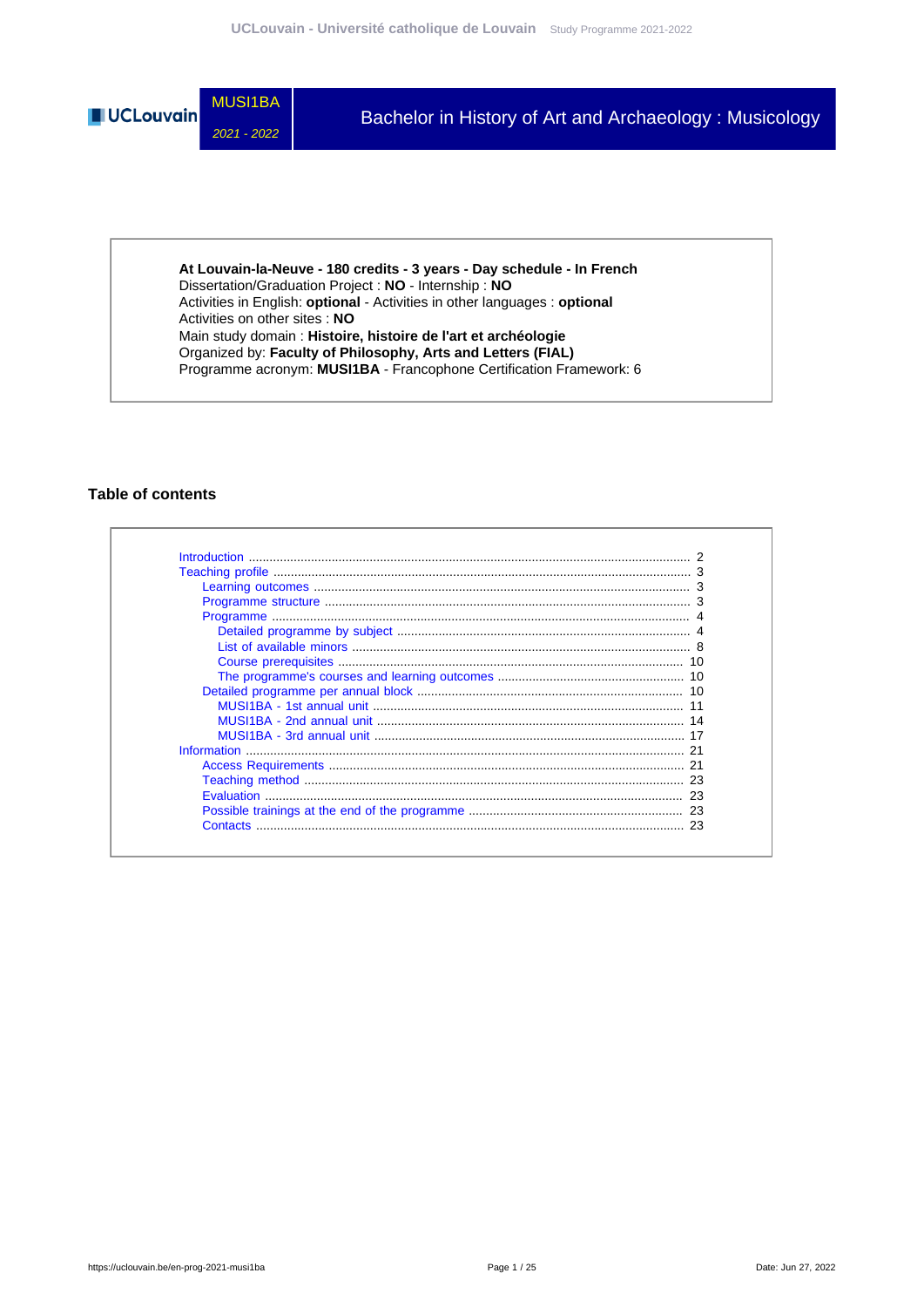**MUSI1BA - Introduction**

# <span id="page-1-0"></span>**Introduction**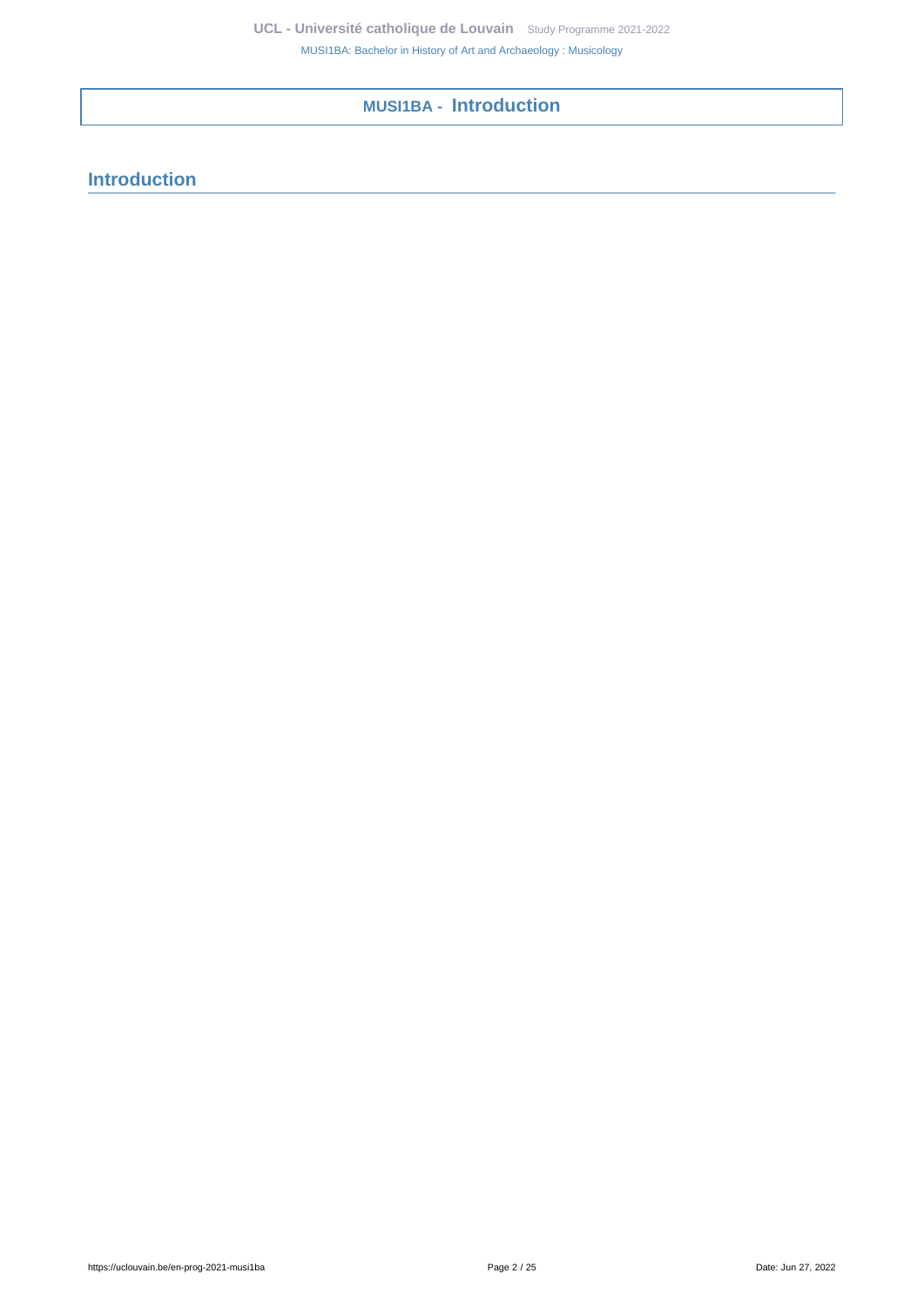# **MUSI1BA - Teaching profile**

# <span id="page-2-1"></span><span id="page-2-0"></span>**Learning outcomes**

**The "Bachelor in History of Art and Archaeology: Musicology" effectively prepares students for entry into a Master's degree programme so that they can "become critical cultural players and active citizens who have an awareness of the world's sociocultural issues and are able to involve themselves in the major challenges and issues of today's multicultural society".**

By the end of their Bachelor's degree course in History of Art and Archaeology: Musicology, graduates will have acquired a number of different academic skills, including the ability to research precise, targeted information, analyse visual, audio and written documents or works, think critically, understand and forge links between diverse and complex subjects, and write up various academic reports and other work.

They will also have a broad understanding of the main frameworks of the history of Western art, from antiquity to the present day, and a certain ability to handle corpora of musicology-related information. Moreover, they will have acquired a knowledge of the basic theory and methodology required to understand the fields of history of art, archaeology and musicology.

These outcomes will allow them to progress to a Master's programme in History of Art and Archaeology: Musicology, with a view to focusing on one of the specialist areas offered at Master's level and acquiring professional and targeted academic skills that can be transferred to the employment market. This Bachelor's degree will also allow graduates to move towards other, related fields with the appropriate minor subject or additional studies (for instance, a Master's in History of Art and Archaeology: General, a Master's in History, a Master's in Theatre Studies, etc.).

On successful completion of this programme, each student is able to :

#### **Specifically, graduates with a Bachelor in History of Art and Archaeology: Musicology, will:**

1. Have an active and comprehensive understanding of the fields of history of art and archaeology.

2. Be able to study a work, object, site or issue using methods specific to archaeology and art history studies while sharpening their powers of critical thinking.

3. Be able to apply an academic approach to targeted research. This will involve the meticulous and systematic processing of a certain quantity of data and information.

4. Be accepting of different cultures and socio-professional classes.

#### **As with all bachelors in the Faculty of Philosophy, Arts and Letters:**

5. Have a fundamental understanding of the fields of philosophy, history, art history, archaeology and literature.

6. Be able to understand and write competently on academic topics.

7. Be responsible for their own learning: organize their own workload (prioritizing, anticipating and planning all their activities over time), take a step back to critically assess the knowledge they have gained, how they have gained it and the work they have produced, and take the initiative to gain new knowledge and learn other methods and skills.

8. Be able to use the subject-specific knowledge and skills they have acquired to open their minds to other cultures and develop a sense of social responsibility and a critical approach to themselves, society and knowledge.

9. Have written and spoken fluency in at least one modern language (English, Dutch or German) with the ability to communicate clearly, coherently and in a well-argued fashion on general topics and subjects relating to their field of study.

10. Demonstrate a critical understanding and in-depth knowledge of the discipline(s) of their chosen minor subject.

# <span id="page-2-2"></span>**Programme structure**

#### **Programme structure**

The bachelor programme in History of Art and Archaeology : Musicology totals **180 credits over 3 years** (3 x 60 credits). It consists of a basic major syllabus of 150 credits and a minor syllabus of 30 credits (2 x 15 credits), over years 2 and 3.

Three axes make up the **major orientation** of the bachelor program:

- 1. introduction to the **human sciences** (historical criticism, arts and civilisations, European literature, analysis and practice of academic discourse, ancient and modern languages, philosophy, logic and argumentation, religious sciences);
- 2. introduction to the **arts and civilizations** of the different periods and geographical areas of Western Europe (periods and geographical areas are chosen by the student);
- 3. training in **musicology** in all its components (history, analysis, aesthetics sociology, popular music, organology, methodology, etc.)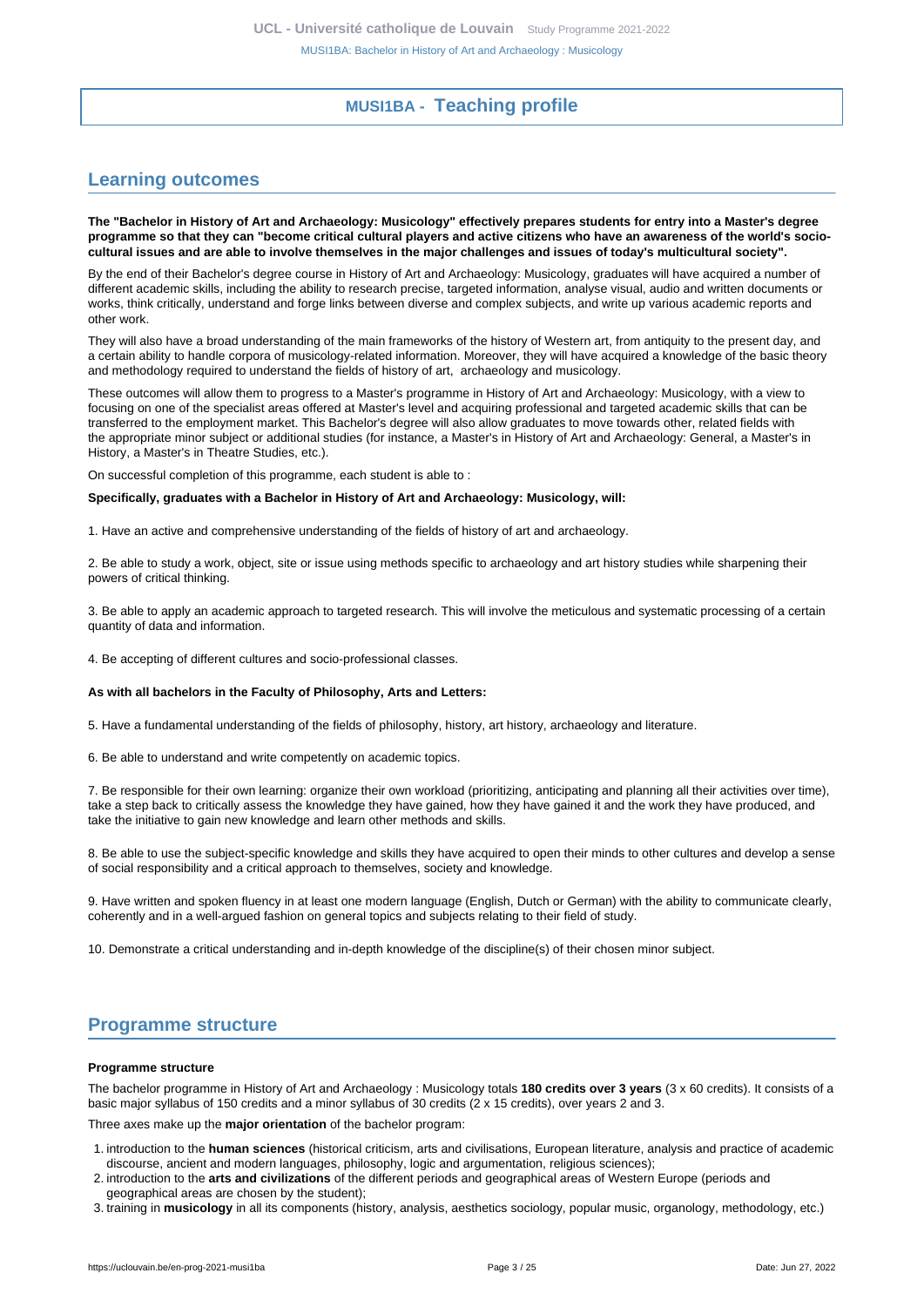The first year of undergraduate studies starts with a term of general foundation courses common to all of the faculty's Bachelor's programmes. Students will be introduced to history, art history, literature and the art of academic discourse, providing them with a solid grounding.

They will also receive discipline-specific courses from the first term of Year 1. These will become their core courses in the second term of Year 1.

From Year 2, students continue their studies in their major subject and are also invited to choose a 30-credit minor with a view to broadening their intellectual and professional horizons. This minor can be selected from another faculty discipline or from another UCL faculty, subject to certain admission requirements set by the programme managers.

# **MUSI1BA Programme**

# <span id="page-3-1"></span><span id="page-3-0"></span>**Detailed programme by subject**

- **O** Mandatory **83 Optional**  $\triangle$  Not offered in 2021-2022 ■ Not offered in 2021-2022 but offered the following year Offered in 2021-2022 but not the following year
- $\Delta \oplus$  Not offered in 2021-2022 or the following year
- **Activity with requisites** 
	- Teaching language (FR, EN, ES, NL, DE, ...)

Click on the course title to see detailed informations (objectives, methods, evaluation...)

### Year 1 2 3

### **Major (150 credits)**

## **General training (22 credits)**

Most of the general training courses in the first semester of the first year of the Bachelor's programme are common to all students in the Faculty of Philosophy, Arts and Letters.

| O LFIAL1130        | <b>Comparative Approach of European Literatures</b>                  | Laurent Béghin<br><b>Charles Doyen</b><br><b>Hubert Roland</b>                                                                                                               | $\lceil q_1 \rceil$ [30h] [3 Credits] | $\mathbf{x}$ |  |
|--------------------|----------------------------------------------------------------------|------------------------------------------------------------------------------------------------------------------------------------------------------------------------------|---------------------------------------|--------------|--|
| O LFIAL1140        | Concepts of history of art, archaeology and musicology               | <b>Florence Liard</b><br><i>(compensates)</i><br><b>Marco Cavalieri)</b><br><b>Joël Roucloux</b><br><b>Brigitte Van Wymeersch</b>                                            | $\lceil q_1 \rceil$ [30h] [3 Credits] | $\mathbf{x}$ |  |
| <b>O</b> LFIAL1155 | Introduction to History (Ancient, Medieval, Modern,<br>Contemporary) | Paul Bertrand (coord.)<br><b>Emilie Mineo</b><br><i>(compensates)</i><br><b>Paul Bertrand)</b><br>Silvia Mostaccio<br>Françoise Van Haeperen<br><b>Laurence Van Ypersele</b> | $\lceil q_1 \rceil$ [45h] [4 Credits] | X            |  |
| O LFIAL1190        | Introduction to Philosophy                                           | <b>Jean-Michel Counet</b>                                                                                                                                                    | $\lceil q_1 \rceil$ [45h] [5 Credits] | x            |  |
| O LFIAL1430        | <b>Critical Examination of Information and Critical Thinking</b>     | <b>Jean Leclercq</b><br><b>Laurence Van Ypersele</b>                                                                                                                         | $[q2] [45h+10h] [5 Credits]$          | $\mathsf{x}$ |  |

### **One course of Religious Sciences to choose among : (2 credits)**

| <sup>3</sup> LTECO1210 | Societies, cultures, religions : lectures bibliques Biblical<br><b>Readings</b> | Jean-Pierre<br><b>Sterck-Dequeldre</b><br><i>(compensates)</i><br><b>Geert Van Oven)</b> | [q1] $[15h]$ $[2$ Credits]                            |  |
|------------------------|---------------------------------------------------------------------------------|------------------------------------------------------------------------------------------|-------------------------------------------------------|--|
| <b>&amp; LTECO1220</b> | Societies-cultures-religions: Human Questions                                   | <b>Serge Maucq</b>                                                                       | [q1] $[15h]$ $[2$ Credits]                            |  |
| <b>&amp; LTECO1230</b> | Societies-cultures-religions: Ethical Questions                                 | <b>Olivier Riaudel</b>                                                                   | $\lceil q^2 \rceil$ [15h] $\lceil 2 \right]$ Credits] |  |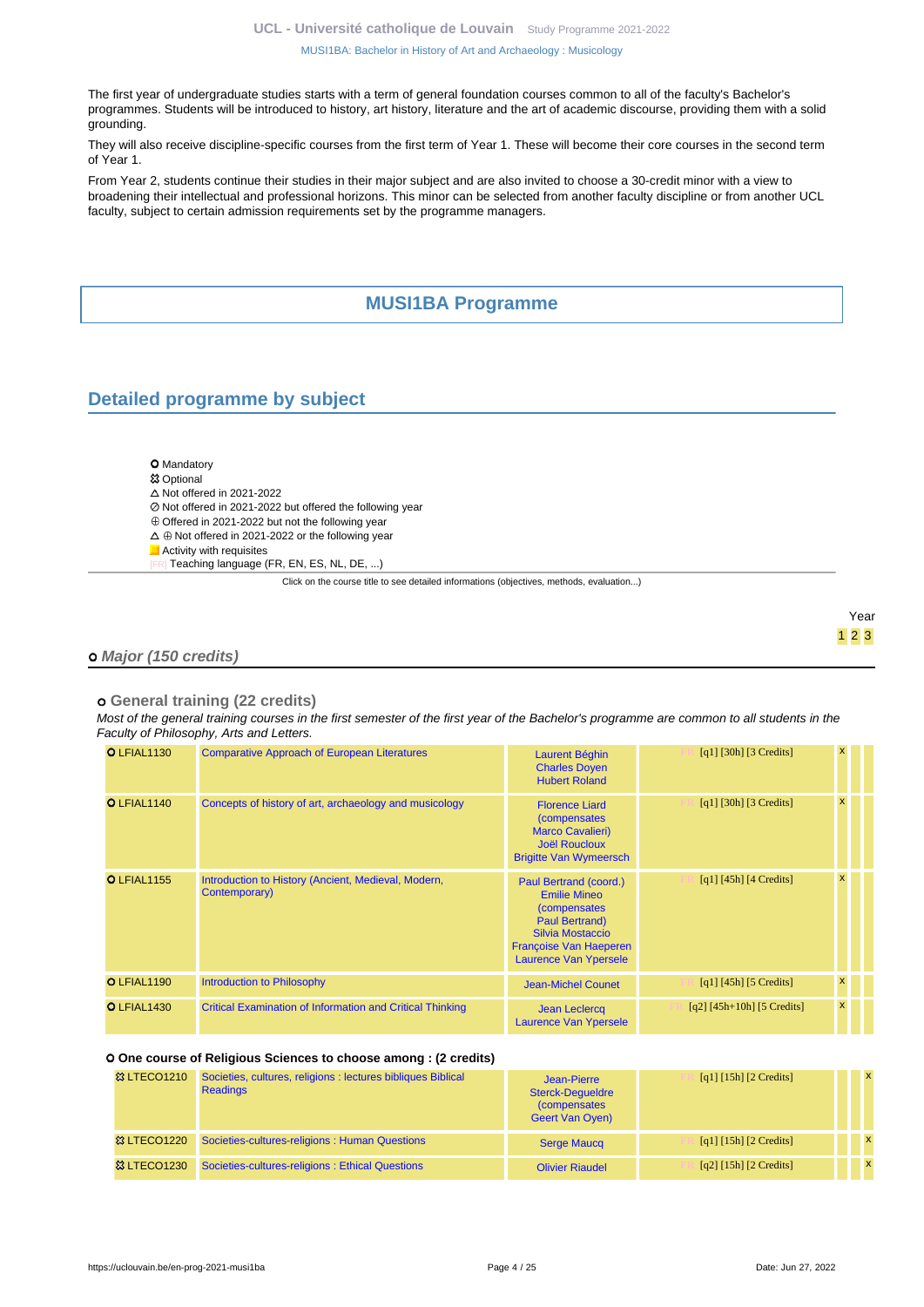## Year 1 2 3

## **Musicology (75 credits)**

| <b>O</b> LMUSI1100 | Musicology: scientific methods and practice                            | <b>Brigitte Van Wymeersch</b>              | $[q1+q2]$ [22.5h] [5 Credits]         | $\mathsf{x}$ |            |  |
|--------------------|------------------------------------------------------------------------|--------------------------------------------|---------------------------------------|--------------|------------|--|
| <b>O</b> LMUSI1120 | <b>Musical Analysis and Theory. Basics</b>                             | <b>Brigitte Van Wymeersch</b>              | $[q1]$ [15h] [5 Credits]              |              |            |  |
| <b>O</b> LMUSI1130 | <b>Campus Concert</b>                                                  | <b>Brigitte Van Wymeersch</b>              | $[q2]$ [7.5h] [5 Credits]             | x            |            |  |
| <b>O</b> LMUSI1509 | <b>Campus opera</b>                                                    | <b>Brigitte Van Wymeersch</b>              | $[q1+q2]$ [15h] [5 Credits] $\oplus$  |              | <b>x x</b> |  |
| <b>O</b> LMUSI1510 | <b>Campus opera</b>                                                    | <b>Brigitte Van Wymeersch</b>              | $[q1+q2]$ [15h] [5 Credits] $\oslash$ |              | $X$ $X$    |  |
| <b>O</b> LMUSI1520 | Organology (historical part)                                           | <b>Anne-Emmanuelle</b><br><b>Ceulemans</b> | [q2] [22.5h] [5 Credits] $\odot$      |              | $x \times$ |  |
| <b>O</b> LMUSI1521 | Organology (methodological part)                                       | <b>Anne-Emmanuelle</b><br><b>Ceulemans</b> | [q2] [22.5h] [5 Credits] $\oplus$     |              | <b>x</b> x |  |
| <b>O LMUSI1551</b> | Socio-anthropology of music and exercises                              |                                            | [q1] [15h] [5 Credits] $\oslash$      |              | <b>x x</b> |  |
| <b>O</b> LMUSI1552 | Philosophy of music                                                    |                                            | [q1] [22.5h] [5 Credits] $\oslash$    |              | <b>x</b> x |  |
| <b>O</b> LMUSI1553 | Ethnomusicology and traditional music and exercises                    | <b>Christophe Pirenne</b>                  | [q1] [15h] [5 Credits] $\oplus$       |              | <b>x x</b> |  |
| <b>O</b> LMUSI1554 | History of pop-rock music                                              | <b>Christophe Pirenne</b>                  | [q1] [22.5h] [5 Credits] $\oplus$     |              | $x \mid x$ |  |
| <b>O LMUSI1555</b> | History of music from Romanticism to the 20th century and<br>exercises |                                            | [q2] [15h] [5 Credits] $\oslash$      |              | <b>x x</b> |  |
| <b>O</b> LMUSI1556 | Musical analysis from Romanticism to the 20th century and<br>exercises |                                            | [q2] [22.5h] [5 Credits] $\oslash$    |              | $x \times$ |  |
| <b>O</b> LMUSI1557 | History of music from Baroque to Classicism and exercises              | <b>Christophe Pirenne</b>                  | [q2] [22.5h] [5 Credits] $\oplus$     |              | $x \mid x$ |  |
| <b>O</b> LMUSI1558 | Music analysis from Baroque to Classicism and exercises                | <b>Brigitte Van Wymeersch</b>              | [q1] [22.5h] [5 Credits] $\oplus$     |              | $x \mid x$ |  |
|                    |                                                                        |                                            |                                       |              |            |  |

## **Arts and civilizations (35 credits)**

### **Dans le premier bloc annuel**

Students must choose three courses (15 credits), among which maximum one history course.

| <b>&amp; LARKE1110</b>  | Musées et patrimoine                                    | Joël Roucloux                                                                                         | $\lceil q^2 \rceil$ [30h] [5 Credits] | $\mathbf{x}$ |  |
|-------------------------|---------------------------------------------------------|-------------------------------------------------------------------------------------------------------|---------------------------------------|--------------|--|
| <b>&amp; LARKE1120</b>  | Iconography and iconology                               | <b>Marco Cavalieri</b><br><b>Matthieu Guy Michel</b><br>Somon (compensates<br><b>Ralph Dekoninck)</b> | $\lceil q^2 \rceil$ [30h] [5 Credits] | $\mathbf{x}$ |  |
| <b>&amp;3 LARKE1150</b> | Arts and civilisations: North-West european archaeology | <b>Laurent Versiype</b>                                                                               | $\lceil q^2 \rceil$ [30h] [5 Credits] | $\mathbf{x}$ |  |
| <b>&amp;3 LARKE1151</b> | Arts and civilisations: Middle Ages and Renaissance     | <b>Anne Dubois</b><br><i>(compensates)</i><br><b>Ralph Dekoninck)</b><br><b>Ingrid Falgue</b>         | $\lceil q^2 \rceil$ [30h] [5 Credits] | $\mathbf{x}$ |  |

#### **History courses**

Students may choose one history course in the first annual block.

| <sup>3</sup> & LFIAL1421 Antiquity History          | <b>Françoise Van Haeperen</b> | $[q2]$ [22.5h] [5 Credits]     | $\mathsf{x}$ |  |
|-----------------------------------------------------|-------------------------------|--------------------------------|--------------|--|
| <sup>3</sup> LFIAL1422 Middle Ages History          | <b>Gilles Lecuppre</b>        | $[q2]$ $[22.5h]$ $[5$ Credits] | $\mathsf{x}$ |  |
| <sup>33</sup> LFIAL1423 Modern Times History        | Silvia Mostaccio              | $[q2]$ $[22.5h]$ $[5$ Credits] | $\mathsf{x}$ |  |
| <sup>23</sup> LFIAL1424 Contemporary Period History | Laurence Van Ypersele         | [q2] [22.5h] [5 Credits]       | $\mathsf{x}$ |  |

#### **0 In the second and the third blocks**

Students must take four courses (20 crédits). During even-numbered years, they follow LMUSI1511 and they choose another course among the list below. During odd-numbered years, they choose two courses among the list below.

| <b>O</b> LMUSI1511      | Arts and civilisations: music history                                              | <b>Brigitte Van Wymeersch</b>                 | [q1] [30h] [5 Credits] $\oslash$ | <b>x x</b> |  |
|-------------------------|------------------------------------------------------------------------------------|-----------------------------------------------|----------------------------------|------------|--|
| <b>O Cours au choix</b> |                                                                                    |                                               |                                  |            |  |
|                         | <sup>33</sup> LARKE1245 Notions of Aesthetics and Art Philosophy                   | <b>Danielle Lories</b>                        | $[q2]$ [22.5h] [5 Credits]       | $x \times$ |  |
|                         | 33 LARKE1552 Arts and Civilisations: Greek and Roman Antiquity                     | <b>Marco Cavalieri</b><br><b>Jan Driessen</b> | [q2] [30h] [5 Credits] $\odot$   | $x \times$ |  |
|                         | & LARKE1553 Arts and civilisations: Egypt, Mesopotamia and the Near East           | <b>Benoît Lurson</b><br><b>Jan Tavernier</b>  | [q1] [30h] [5 Credits] $\oplus$  | $x \times$ |  |
|                         | 33 LARKE1554 Arts and civilisations: architecture from the Renaissance to<br>today | <b>Philippe Bragard</b>                       | [q2] [30h] [5 Credits] $\oslash$ | $x \times$ |  |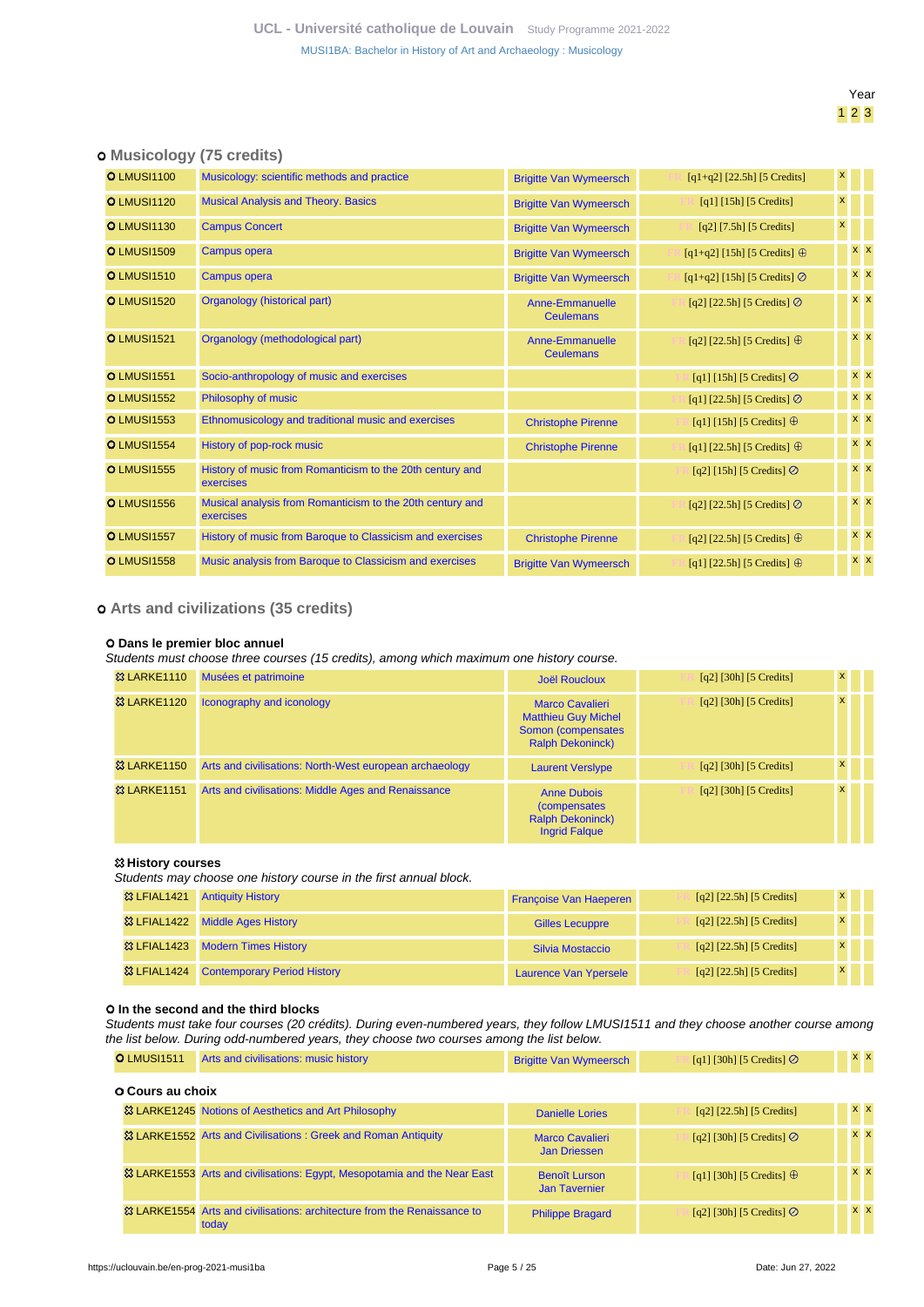[MUSI1BA: Bachelor in History of Art and Archaeology : Musicology](https://uclouvain.be/en-prog-2021-musi1ba.html)

|                                                                                      |                                      |                                  | 123 |            |
|--------------------------------------------------------------------------------------|--------------------------------------|----------------------------------|-----|------------|
| & LARKE1555 Arts and civilisations: Prehistory and Protohistory                      | Nicolas Cauwe<br><b>Jan Driessen</b> | $[q1]$ [30h] [5 Credits] $\odot$ |     | <b>x</b> x |
| & LARKE1556 Arts and civilisations: architecture of Antiquity and the Middle<br>Ages | <b>Philippe Bragard</b>              | [q2] [30h] [5 Credits] $\oplus$  |     | $x \times$ |
| <sup>33</sup> LARKE1557 Arts and civilisations: from the Baroque to Romanticism      | <b>Alexander Streitberger</b>        | [q1] [30h] [5 Credits] $\oplus$  |     | $x \times$ |
| 33 LARKE1559 Arts and civilisations: from Impressionism to Contemporary<br>Art       | <b>Alexander Streitberger</b>        | [q2] [30h] [5 Credits] $\oplus$  |     | $x \times$ |

#### **Cours d'histoire approfondis :**

L'étudiant peut choisir maximum un cours dans le bloc 2 et un cours dans le bloc 3.

| జ<br>LFIAL1421 | <b>Antiquity History</b>           | <b>Françoise Van Haeperen</b> | $[q2]$ $[22.5h]$ $[5$ Credits] | $x \times$ |  |
|----------------|------------------------------------|-------------------------------|--------------------------------|------------|--|
| జ<br>LFIAL1422 | <b>Middle Ages History</b>         | <b>Gilles Lecuppre</b>        | $[q2]$ [22.5h] [5 Credits]     | $X$ $X$    |  |
| జ<br>LFIAL1423 | <b>Modern Times History</b>        | Silvia Mostaccio              | $[q2]$ $[22.5h]$ $[5$ Credits] | $X$ $X$    |  |
| జ<br>LFIAL1424 | <b>Contemporary Period History</b> | Laurence Van Ypersele         | $[q2]$ [22.5h] [5 Credits]     | $X$ $X$    |  |

### **Languages (18 credits)**

During their bachelor, students must choose at least 13 credits from modern languages. They then choose the remaining 5 credits from modern and/or ancient languages and literatures. 10 credits of languages must be taken in the first annuel block. Students wishing to receive advice on their languages' choice should contact the [secretary of the jury](https://uclouvain.be/en-prog-musi1ba-contacts).

#### **Modern languages (13 credits)**

| <b>&amp;3 LALLE1710</b> | <b>German language</b>                                                                                                                  | Caroline Klein (coord.)                                                                      | $[q1]$ [30h+30h] [5 Credits] | x x x        |                           |
|-------------------------|-----------------------------------------------------------------------------------------------------------------------------------------|----------------------------------------------------------------------------------------------|------------------------------|--------------|---------------------------|
| <b>&amp; LALLE1212</b>  | German - Intermediate level                                                                                                             | Ann Rinder (coord.)                                                                          | $[q1+q2]$ [60h] [5 Credits]  |              | <b>x x</b>                |
| <b>&amp;3 LALLE1313</b> | German communication skills for students in Archaeology and<br>History of Art and History                                               | Ann Rinder (coord.)                                                                          | $[q1]$ [30h] [3 Credits]     |              | $\boldsymbol{\mathsf{x}}$ |
| <sup>33</sup> LALLE1315 | German communication skills for students in Archaeology,<br>Philosophy, Oriental and Classics Studies and History of Art<br>and History | Ann Rinder (coord.)                                                                          | $[q1+q2]$ [30h] [5 Credits]  |              | $\boldsymbol{\mathsf{x}}$ |
| <b>&amp;3 LANGL1111</b> | English: Language & Culture                                                                                                             | <b>Estelle Dagneaux</b><br>(coord.)<br><b>Claudine Grommersch</b><br><b>Sandrine Mulkers</b> | $[q1+q2]$ [45h] [5 Credits]  | $x \times x$ |                           |
| <b>&amp;3 LANGL1212</b> | English for Arts Students. An intermediate course                                                                                       | <b>Catherine Avery</b><br>Stéphanie Brabant<br>Jean-Luc<br>Delghust (coord.)                 | $[q1+q2]$ [60h] [5 Credits]  |              | $x \times$                |
| <b>&amp;3 LANGL1313</b> | Interactive English Communication                                                                                                       | Philippe Denis (coord.)                                                                      | $[q1+q2]$ [30h] [3 Credits]  |              | $\boldsymbol{\mathsf{x}}$ |
| <b>&amp;3 LANGL1315</b> | Interactive communication seminar                                                                                                       | Philippe Denis (coord.)                                                                      | $[q1+q2]$ [30h] [5 Credits]  |              | $\boldsymbol{\mathsf{x}}$ |
| <b>&amp;3 LNEER1730</b> | Dutch language                                                                                                                          | Hilde Bosmans (coord.)<br><b>Katrien De Rycke</b>                                            | [q1] [60h] [5 Credits]       | $x \times x$ |                           |
| <b>&amp; LNEER1111</b>  | Dutch language and culture                                                                                                              | <b>Katrien De</b><br>Rycke (coord.)<br><b>Simon Labate</b>                                   | $[q1+q2]$ [60h] [5 Credits]  | x x x        |                           |
| <b>&amp; LNEER1212</b>  | Dutch for Arts Students - Intermediate level                                                                                            | Hilde Bufkens (coord.)                                                                       | $[q1+q2]$ [60h] [5 Credits]  |              | <b>x x</b>                |
| <b>83 LNEER1313</b>     | Dutch communication skills for students in Archaeology and<br>History of Art and History                                                | <b>Hilde Bufkens</b><br>(compensates Marie-<br><b>Laurence Lambrecht)</b>                    | $[q1]$ [30h] [3 Credits]     |              | $\boldsymbol{\mathsf{x}}$ |
| <b>&amp; LNEER1315</b>  | Dutch communication skills for students in Archaeology and<br>History of Art and History                                                | <b>Hilde Bufkens</b><br>(compensates Marie-<br><b>Laurence Lambrecht)</b>                    | $[q1+q2]$ [30h] [5 Credits]  |              | $\mathsf{x}$              |

#### **Ancient languages**

Language and author courses, with the exception of LFIAL1770 and LFIAL1180, require a level of knowledge equivalent to a full secondary school course in Greek and/or Latin. A level test in Latin is organised at the beginning of each academic year.

| <sup>3</sup> LFIAL1770 | <b>Beginning Greek</b>          | <b>Elise Fontaine</b>      | $[q1] [30h+30h] [5 Credits]$          | x x x        |  |
|------------------------|---------------------------------|----------------------------|---------------------------------------|--------------|--|
| <b>&amp; LGLOR1442</b> | <b>Ancient Greek Literature</b> | <b>Anne-Marie Doyen</b>    | $[q1+q2] [45h] [5 Credits]$           | $x \times x$ |  |
| <b>&amp; LGLOR1172</b> | <b>Basics of Greek Grammar</b>  | <b>Herman Seldeslachts</b> | $[q2] [30h+15h] [5 Credits]$          | $x \times x$ |  |
| <sup>3</sup> LGLOR1491 | <b>Greek Authors: Poetry</b>    | <b>Anne-Marie Doyen</b>    | $[q1+q2]$ [45h] [5 Credits] $\oslash$ | $x \times x$ |  |

Year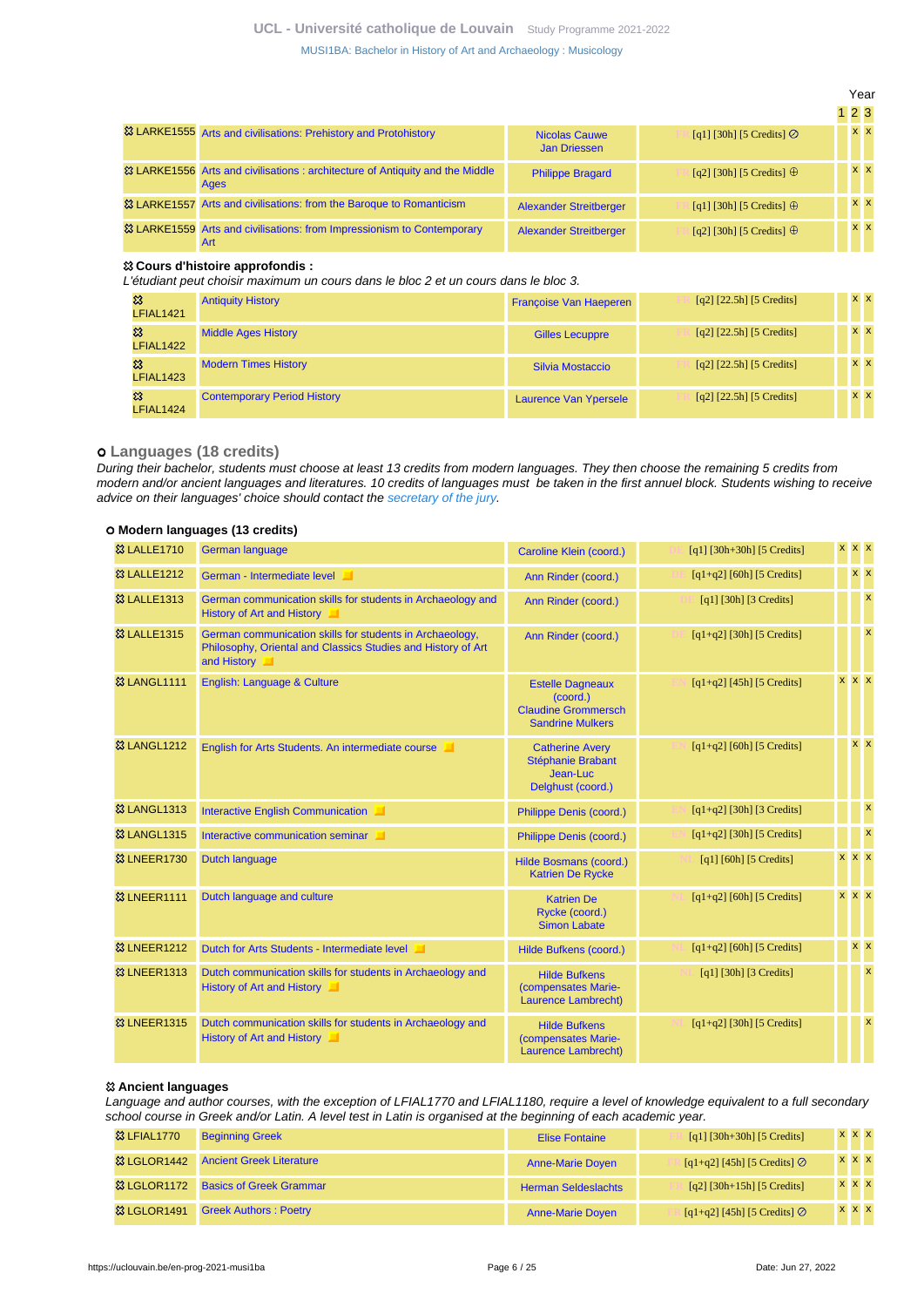|                         |                                     |                          |                                       | Year         |  |
|-------------------------|-------------------------------------|--------------------------|---------------------------------------|--------------|--|
|                         |                                     |                          |                                       | $1\,2\,3$    |  |
| <b>&amp; LGLOR1492</b>  | <b>Greek Authors: Prose-Writing</b> | <b>Anne-Marie Doyen</b>  | $[q1+q2]$ [45h] [5 Credits] $\oplus$  | <b>x</b> x x |  |
| <b>83 LFIAL1180</b>     | <b>Begining Latin</b>               | <b>Grégory Clesse</b>    | $[q1] [30h+30h] [5 Credits]$          | x x x        |  |
| <b>&amp; LGLOR1431</b>  | <b>Latin Literature</b>             | <b>Pierre Assenmaker</b> | $[q1+q2]$ [45h] [5 Credits] $\oplus$  | x x x        |  |
| <b>&amp; LGLOR1142</b>  | <b>Basics of Latin Grammar</b>      | <b>Marion Dapsens</b>    | $[q2]$ [30h+15h] [5 Credits]          | x x x        |  |
| <b>83 LFIAL1181</b>     | <b>Auteurs latins</b>               | <b>Aaron Kachuck</b>     | $[q1]$ [30h+15h] [5 Credits]          | x x x        |  |
| <b>83 LFIAL1280</b>     | Auteurs latins : prose              |                          | [q1] [30h] [5 Credits] $\odot$        | $x \times$   |  |
| <b>&amp; LFIAL1281</b>  | Auteurs latins : poésie             | <b>Aaron Kachuck</b>     | [q1] [30h] [5 Credits] $\oplus$       | $x \times$   |  |
| <sup>33</sup> LGLOR1481 | <b>Latin Authors: Poetry</b>        | <b>Aaron Kachuck</b>     | $[q1+q2]$ [45h] [5 Credits] $\oplus$  | x x x        |  |
| <b>&amp; LGLOR1482</b>  | Latin Authors: Prose-Writing        |                          | $[q1+q2]$ [45h] [5 Credits] $\oslash$ | <b>x</b> x x |  |

### **Other courses in Greek or Latin (5 credits)**

Students may also choose another course in the programme of the [Bachelor in Ancient Languages and Literatures: Classics](https://uclouvain.be/en-prog-clas1ba-ppm).

### **Minor (30 credits)**

Students choose a minor from the list of available minors and take into account any access requirements laid down by the management bodies. They will distribute the 30 credits of the minor between the annual block 2 and the annual block 3 of their bachelor's degree, so that their course programme (major + minor) comprises 60 credits each academic year.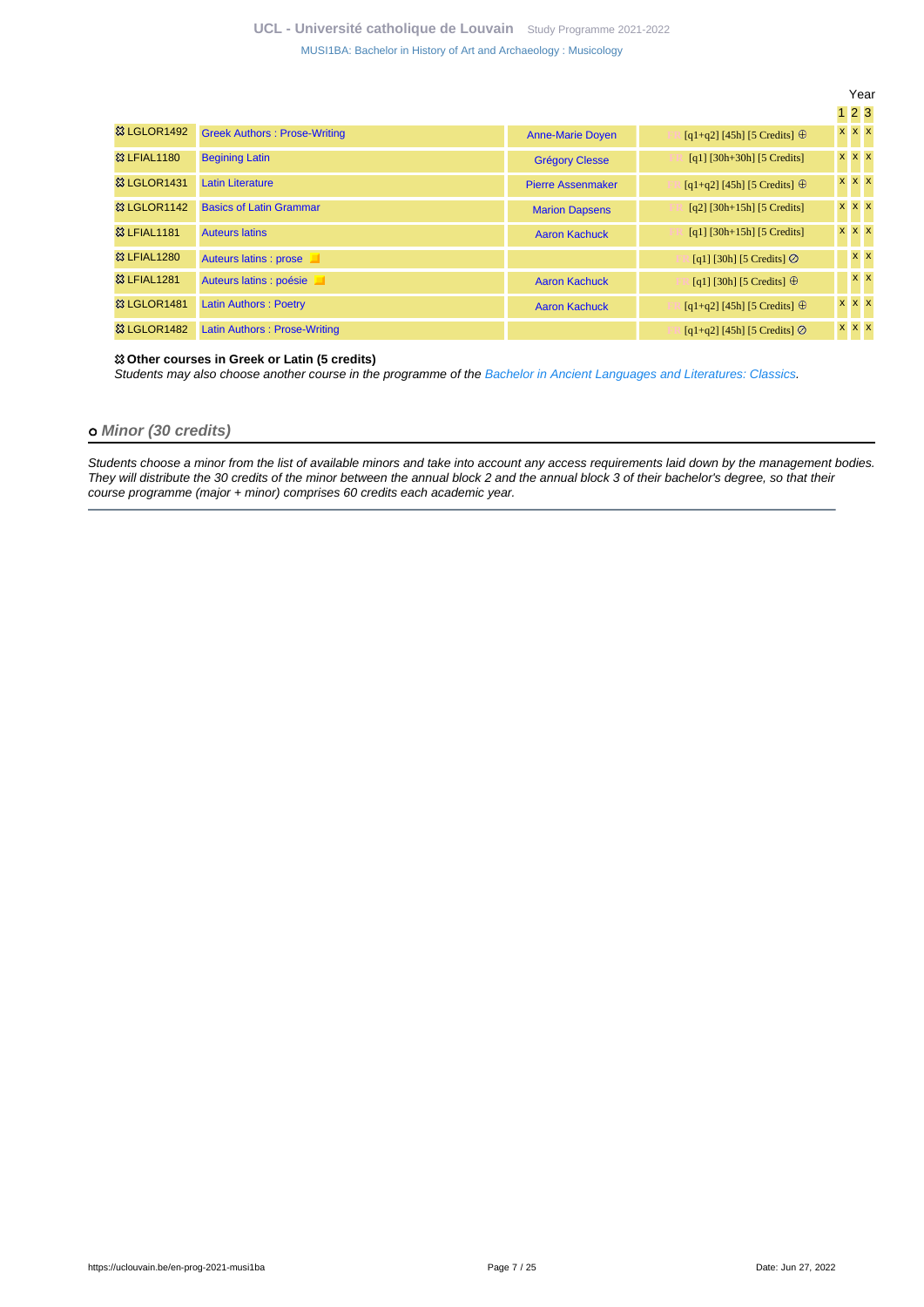# <span id="page-7-0"></span>**List of available minors**

When accessing the bachelor's cycle (annual block 2), students are invited to broaden their educational horizons by choosing a minor (see list at the bottom of the page).

#### **What is a minor?**

It is a kind of 30-credit option integrated into the bachelor's programme and it allows students to discover another discipline of the Faculty or of another faculty.

Some minors allow easier access to a Master's degree (see the admission requirements for the Master's degree in question).

Please note that it is not possible to register for a minor outside the bachelor's degree!

Consisting of a coherent set of courses, whether or not linked to the Bachelor's programme major, the minor allows students to reflect on their personal learning project and to define the emphasis and meaning they wishe to give to their training path.

This opportunity is not decisive, as there are other ways of orienting one's course afterwards, for example by adding a preparatory module to access another Master's degree.

#### **Access conditions**

Students select a minor from the list below. Access to the minors marked with an asterisk (\*) is subject to compliance with certain conditions (admission test, application file, etc.) which must be taken into account before enrolling.

#### **Do you need advice?**

Any student of the Faculty of Philosophy, Arts and Letters who wishes to be advised in his or her choice of minor is invited to contact Ms Fiorella Flamini, study advisor of the Faculty ([conseiller.etudes-fial@uclouvain.be\)](https://uclouvain.be/mailto:conseiller.etudes-fial@uclouvain.be).

Students divide the 30 credits of the minor between the annual block 2 and the annual block 3 of their bachelor's programme, so that their course programme (major + minor) comprises 60 credits each academic year.

### **List of minors available to this Bachelor's degree**

| > Minor in Antiquity: Egypt, Eastern World, Greece, Rome [en-prog-2021-minanti] |
|---------------------------------------------------------------------------------|
| > Minor in History of Art and Archeology [en-prog-2021-minarke]                 |
| > Minor in Chinese studies [en-prog-2021-minchin]                               |
| > Minor in Culture and Creation [en-prog-2021-mincucrea]                        |
| > Minor in French Studies (*) [en-prog-2021-minfran]                            |
| > Minor in Spanish Studies (*) [en-prog-2021-minhisp]                           |
| > Minor in History [en-prog-2021-minhist]                                       |
| > Minor in Arabic language and Islamic civilization [en-prog-2021-minislam]     |
| > Minor in Philosophy [en-prog-2021-minfilo]                                    |
| > Minor in Italian Studies (*) [en-prog-2021-minita]                            |
| > Minor in Linguistics [en-prog-2021-minling]                                   |
| > Minor in Literary Studies [en-prog-2021-minlitt]                              |
| > Minor in Medieval Studies [en-prog-2021-minmedi]                              |
| > Minor in Dutch Studies (*) [en-prog-2021-minneer]                             |
| > Minor in Oriental Studies [en-prog-2021-minori]                               |
| > Minor in numerical technologies and society [en-prog-2021-minstic]            |
| > Minor in Gender Studies [en-prog-2021-mingenre]                               |
| > Minor in Sustainable Development (*) [en-prog-2021-mindd]                     |
| > Minor in Human and Social Sciences [en-prog-2021-minhuso]                     |
| > Minor in European Studies [en-prog-2021-mineuro]                              |
| > Minor in Political Sciences [en-prog-2021-minspol]                            |
| > Minor in Sociology and Anthropology [en-prog-2021-minsoca]                    |
| > Minor in Information and Communication [en-prog-2021-mincomu]                 |
| > Minor in Christian Theology [en-prog-2021-mintheo]                            |
| > Minor in Scientific Culture [en-prog-2021-mincults]                           |
| > Minor in Urban Architecture [en-prog-2021-minarch]                            |
| > Minor in Development and Environment [en-prog-2021-mindenv]                   |
| > Minor in Mangement (basic knowledge) [en-prog-2021-minogest]                  |
| > Minor in Population and Development Studies [en-prog-2021-minsped]            |
| > Minor in Law (access) [en-prog-2021-minadroi]                                 |
| > Minor in entrepreneurship (*) [en-prog-2021-minmpme]                          |
| > Minor in Law (openness) [en-prog-2021-minodroi]                               |
| > Minor in Sciences of Religions (openness) [en-prog-2021-minreli]              |
| > Minor in Economics (open) [en-prog-2021-minoeco]                              |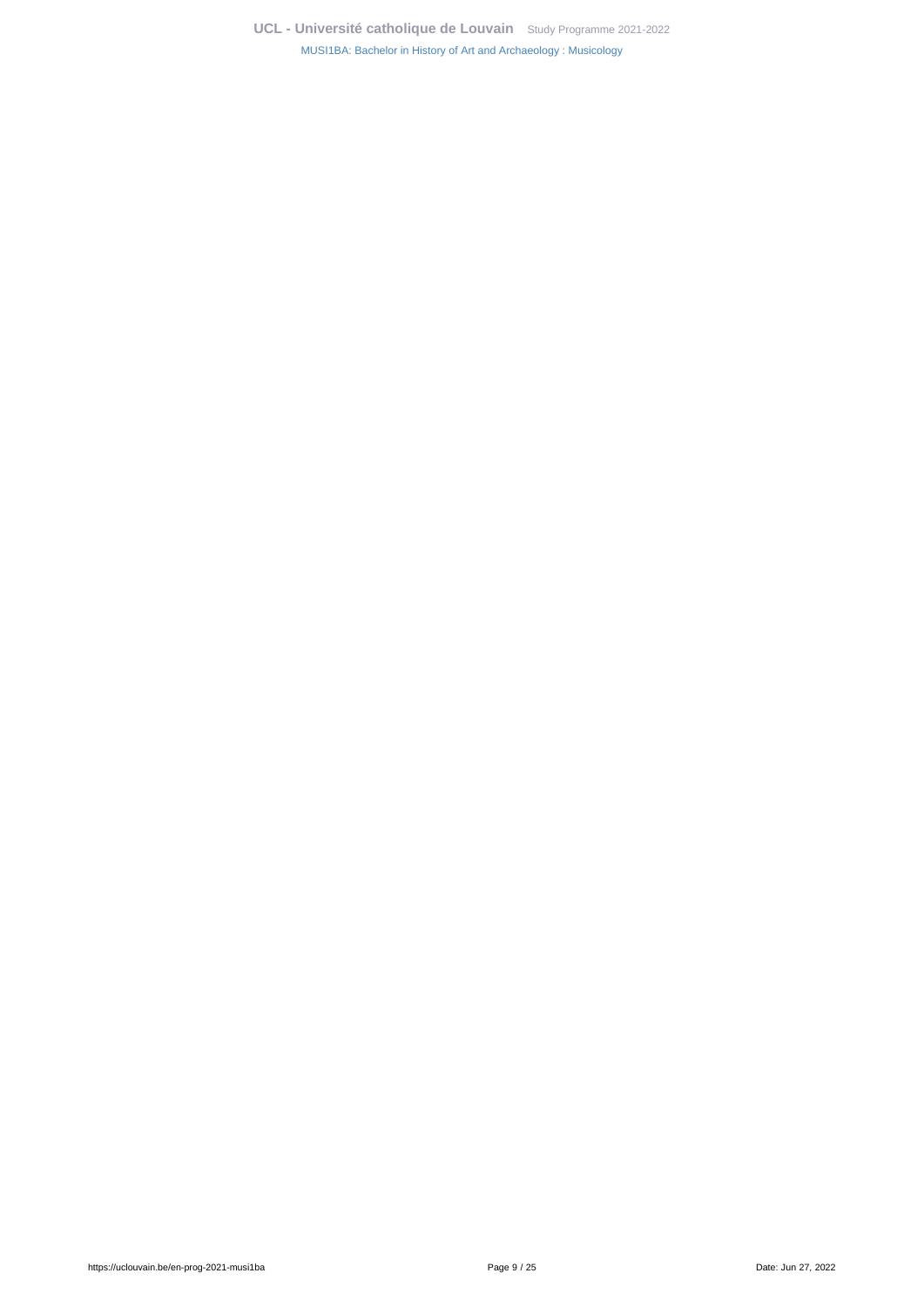# <span id="page-9-0"></span>**Course prerequisites**

The **table** below lists the activities (course units, or CUs) for which there are one or more prerequisites within the programme, i.e. the programme CU for which the learning outcomes must be certified and the corresponding credits awarded by the jury before registering for that CU.

These activities are also identified **in the detailed programme**: their title is followed by a yellow square.

### **Prerequisites and student's annual programme**

As the prerequisite is for CU registration puposes only, there are no prerequisites within a programme year. Prerequisites are defined between CUs of different years and therefore influence the order in which the student will be able to register for the programme's CUs.

In addition, when the jury validates a student's individual programme at the beginning of the year, it ensures its coherence, meaning that it may:

- transform a prerequisite into a corequisite within the same year (to enable the student to continue his or her studies with a sufficient annual course load)
- require the student to combine registration in two separate CUs which it considers necessary from a pedagogical point of view.

For more information, please consult the [Academic Regulations and Procedures](https://uclouvain.be/fr/decouvrir/rgee.html).

### **# Prerequisities list**

**LALLE1212** ["Allemand: niveau moyen"](https://uclouvain.be/en-cours-2021-LALLE1212) has prerequisite(s) LALLE1710

|                  | • LALLE1710 - German language                                                                                                                                                      |
|------------------|------------------------------------------------------------------------------------------------------------------------------------------------------------------------------------|
| <b>LALLE1313</b> | "Communication interactive allemande pour étudiants en Archéologie et Histoire de l'Art et Histoire" has prerequisite(s)<br>LALLE1212                                              |
|                  | •   ALLE1212 - German - Intermediate level                                                                                                                                         |
| <b>LALLE1315</b> | "Communication interactive allemande pour étudiants en Archéologie, Philosophie, Langues Classiques et Orientales,<br>Histoire de l'Art et Histoire" has prerequisite(s) LALLE1212 |
|                  | • LALLE1212 - German - Intermediate level                                                                                                                                          |
| <b>LANGL1212</b> | "English for Arts Students. An intermediate course" has prerequisite(s) LANGL1111                                                                                                  |
|                  | • LANGL1111 - English: Language & Culture                                                                                                                                          |
| <b>LANGL1313</b> | "Interactive English Communication" has prerequisite(s) LANGL1212                                                                                                                  |
|                  | • LANGL1212 - English for Arts Students. An intermediate course                                                                                                                    |
| <b>LANGL1315</b> | "Interactive communication seminar" has prerequisite(s) LANGL1212                                                                                                                  |
| LFIAL1280        | • LANGL1212 - English for Arts Students. An intermediate course<br>"Auteurs latins : prose" has prerequisite(s) LFIAL1180 OU LFIAL1181                                             |
|                  | • LFIAL1180 - Begining Latin                                                                                                                                                       |
|                  | • LFIAL1181 - Auteurs latins                                                                                                                                                       |
| <b>LFIAL1281</b> | "Auteurs latins : poésie" has prerequisite(s) LFIAL1180 OU LFIAL1181                                                                                                               |
|                  | • LFIAL1180 - Begining Latin<br>• LFIAL1181 - Auteurs latins                                                                                                                       |
| <b>LNEER1212</b> | "Nederlands voor studenten Letteren en Wijsbegeerte - Intermediair niveau" has prerequisite(s) LNEER1730 OU<br>LNEER1111                                                           |
|                  | •LNEER1730 - Dutch language                                                                                                                                                        |
|                  | •LNEER1111 - Dutch language and culture                                                                                                                                            |
| <b>LNEER1313</b> | "Communication interactive néerlandaise pour étudiants en Archéologie et Histoire de l'Art et Histoire" has<br>prerequisite(s) LNEER1212                                           |
|                  | • LNEER1212 - Dutch for Arts Students - Intermediate level                                                                                                                         |
| <b>LNEER1315</b> | "Communication interactive néerlandaise pour étudiants en Archéologie et Histoire de l'Art et Histoire" has<br>prerequisite(s) LNEER1212                                           |
|                  | • LNEER1212 - Dutch for Arts Students - Intermediate level                                                                                                                         |

## <span id="page-9-1"></span>**The programme's courses and learning outcomes**

For each UCLouvain training programme, a [reference framework of learning outcomes](https://uclouvain.be/en-prog-2021-musi1ba-competences_et_acquis.html) specifies the the skills expected of every graduate on completion of the programme. Course unit descriptions specify targeted learning outcomes, as well as the unit's contribution to reference framework of learning outcomes.

# <span id="page-9-2"></span>**Detailed programme per annual block**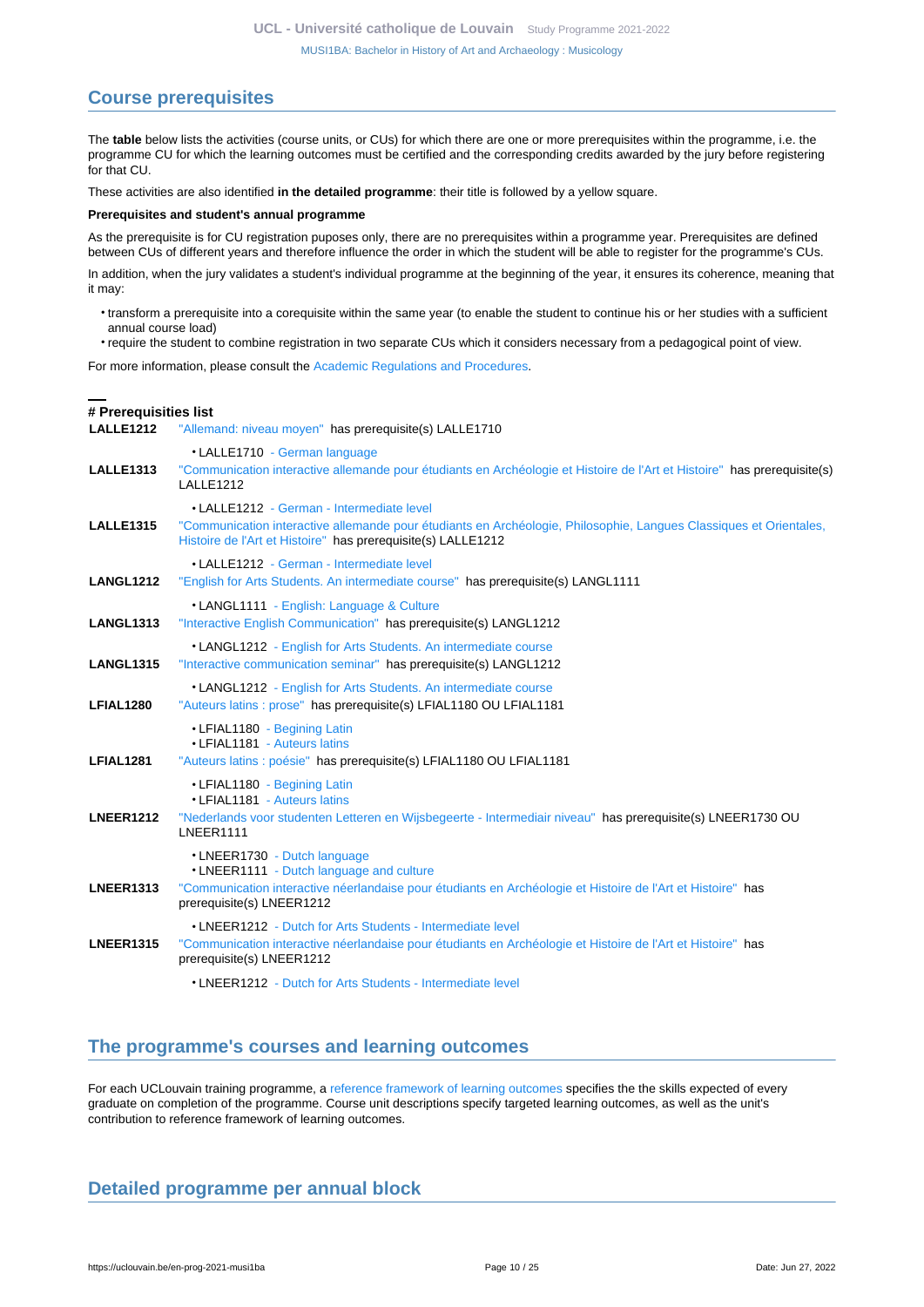## <span id="page-10-0"></span>**MUSI1BA - 1ST ANNUAL UNIT**

| <b>O</b> Mandatory                                                                       |
|------------------------------------------------------------------------------------------|
| <b>83 Optional</b>                                                                       |
| $\triangle$ Not offered in 2021-2022                                                     |
| ⊘ Not offered in 2021-2022 but offered the following year                                |
| $\oplus$ Offered in 2021-2022 but not the following year                                 |
| $\Delta \oplus$ Not offered in 2021-2022 or the following year                           |
| Activity with requisites                                                                 |
| [FR] Teaching language (FR, EN, ES, NL, DE, )                                            |
| Click on the course title to see detailed informations (objectives, methods, evaluation) |

### **Major**

 **General training**

Most of the general training courses in the first semester of the first year of the Bachelor's programme are common to all students in the Faculty of Philosophy, Arts and Letters.

| <b>O</b> LFIAL1130 | <b>Comparative Approach of European Literatures</b>               | <b>Laurent Béghin</b><br><b>Charles Doyen</b><br><b>Hubert Roland</b>                                                                                                       | [q1]<br>$[30h]$ $[3]$<br>Credits]  |
|--------------------|-------------------------------------------------------------------|-----------------------------------------------------------------------------------------------------------------------------------------------------------------------------|------------------------------------|
| O LFIAL1140        | Concepts of history of art, archaeology and musicology            | <b>Florence Liard</b><br><i>(compensates)</i><br><b>Marco Cavalieri)</b><br><b>Joël Roucloux</b><br><b>Brigitte Van Wymeersch</b>                                           | [q1]<br>$[30h]$ $[3]$<br>Credits]  |
| <b>O</b> LFIAL1155 | Introduction to History (Ancient, Medieval, Modern, Contemporary) | Paul Bertrand (coord.)<br><b>Emilie Mineo</b><br>(compensates<br>Paul Bertrand)<br><b>Silvia Mostaccio</b><br><b>Françoise Van Haeperen</b><br><b>Laurence Van Ypersele</b> | [q1]<br>$[45h]$ $[4]$<br>Credits]  |
| O LFIAL1190        | <b>Introduction to Philosophy</b>                                 | <b>Jean-Michel Counet</b>                                                                                                                                                   | [q1]<br>$[45h]$ $[5]$<br>Credits]  |
| <b>O</b> LFIAL1430 | <b>Critical Examination of Information and Critical Thinking</b>  | <b>Jean Leclercq</b><br>Laurence Van Ypersele                                                                                                                               | [q2]<br>$[45h+10h]$<br>[5 Credits] |

## **Musicology**

| <b>O</b> LMUSI1100 | Musicology: scientific methods and practice | <b>Brigitte Van Wymeersch</b> | <b>TR</b><br>$[q1+q2]$<br>$[22.5h]$ [5]<br>Credits] |
|--------------------|---------------------------------------------|-------------------------------|-----------------------------------------------------|
| <b>O</b> LMUSI1120 | <b>Musical Analysis and Theory. Basics</b>  | <b>Brigitte Van Wymeersch</b> | [q1]<br>$[15h]$ $[5]$<br>Credits]                   |
| <b>O LMUSI1130</b> | <b>Campus Concert</b>                       | <b>Brigitte Van Wymeersch</b> | [q2]<br>$[7.5h]$ $[5]$<br>Credits]                  |

# **Arts and civilizations**

#### **Dans le premier bloc annuel**

Students must choose three courses (15 credits), among which maximum one history course.

| <b>&amp;3 LARKE1110</b> | Musées et patrimoine                                    | <b>Joël Roucloux</b>                                                                                  | [q2]<br>$[30h]$ $[5]$<br>Credits]                |
|-------------------------|---------------------------------------------------------|-------------------------------------------------------------------------------------------------------|--------------------------------------------------|
| <b>&amp; LARKE1120</b>  | Iconography and iconology                               | <b>Marco Cavalieri</b><br><b>Matthieu Guy Michel</b><br>Somon (compensates<br><b>Ralph Dekoninck)</b> | $\lceil q^2 \rceil$<br>$[30h]$ $[5]$<br>Credits] |
| <b>&amp;3 LARKE1150</b> | Arts and civilisations: North-West european archaeology | <b>Laurent Versiype</b>                                                                               | [q2]<br>$[30h]$ $[5]$<br>Credits]                |
| <b>&amp;3 LARKE1151</b> | Arts and civilisations: Middle Ages and Renaissance     | <b>Anne Dubois</b><br><i>(compensates)</i><br><b>Ralph Dekoninck)</b><br><b>Ingrid Falque</b>         | [q2]<br>$[30h]$ $[5]$<br>Credits]                |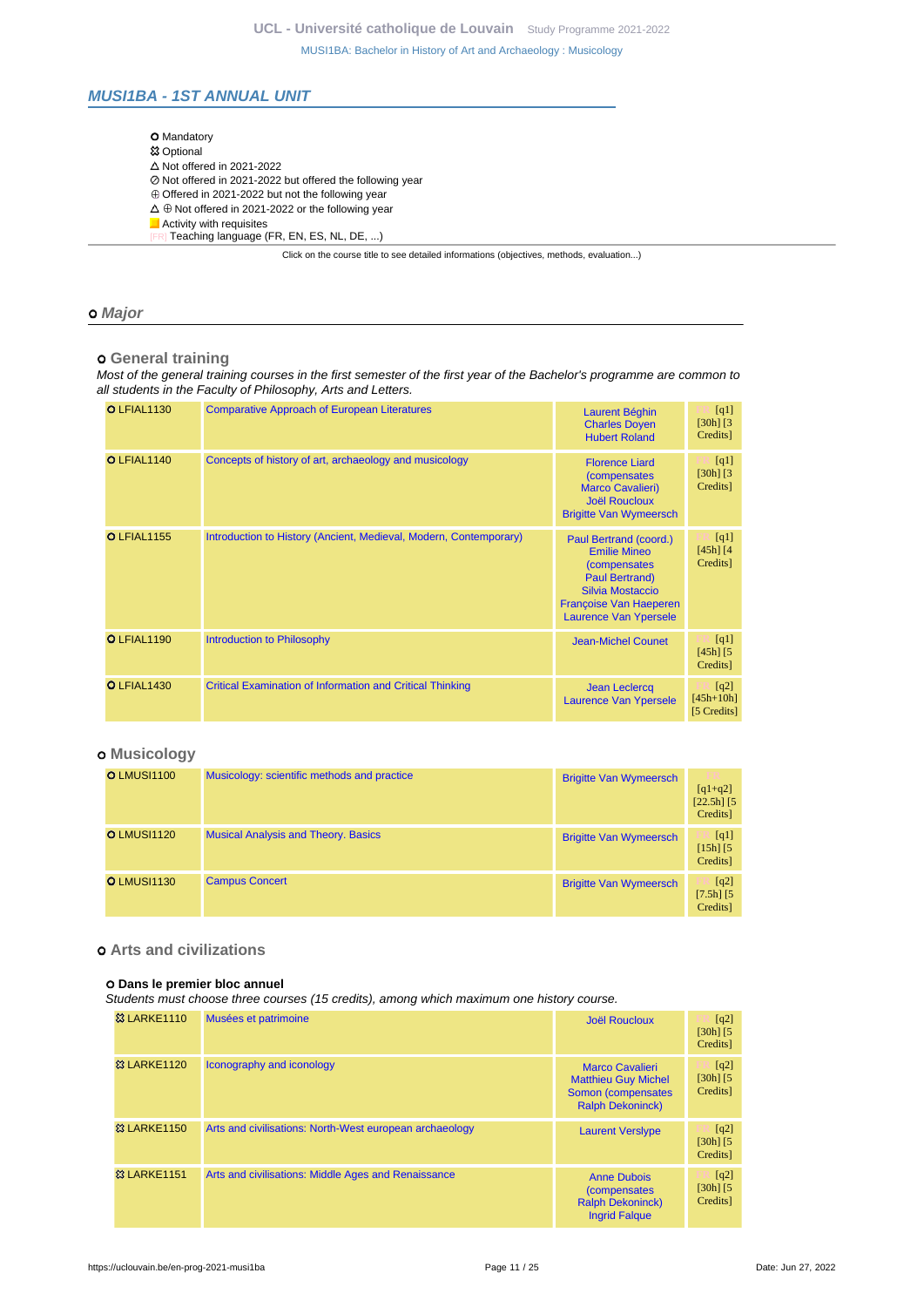#### **History courses**

Students may choose one history course in the first annual block.

| <b>83 LFIAL1421</b>    | <b>Antiquity History</b>           | Francoise Van Haeperen       | [q2]<br>$[22.5h]$ [5]<br>Credits] |
|------------------------|------------------------------------|------------------------------|-----------------------------------|
| <b>&amp; LFIAL1422</b> | <b>Middle Ages History</b>         | <b>Gilles Lecuppre</b>       | [q2]<br>$[22.5h]$ [5]<br>Credits] |
| <b>&amp; LFIAL1423</b> | <b>Modern Times History</b>        | Silvia Mostaccio             | [q2]<br>$[22.5h]$ [5]<br>Credits] |
| <b>&amp; LFIAL1424</b> | <b>Contemporary Period History</b> | <b>Laurence Van Ypersele</b> | [q2]<br>$[22.5h]$ [5]<br>Credits] |

## **Languages**

During their bachelor, students must choose at least 13 credits from modern languages. They then choose the remaining 5 credits from modern and/or ancient languages and literatures. 10 credits of languages must be taken in the first annuel block. Students wishing to receive advice on their languages' choice should contact the [secretary of](https://uclouvain.be/en-prog-musi1ba-contacts) [the jury.](https://uclouvain.be/en-prog-musi1ba-contacts)

#### **Modern languages**

| <b>&amp; LALLE1710</b>  | <b>German language</b>      | Caroline Klein (coord.)                                                                      | [q1]<br>$[30h + 30h]$<br>[5 Credits]   |
|-------------------------|-----------------------------|----------------------------------------------------------------------------------------------|----------------------------------------|
| <b>&amp;3 LANGL1111</b> | English: Language & Culture | <b>Estelle Dagneaux</b><br>(coord.)<br><b>Claudine Grommersch</b><br><b>Sandrine Mulkers</b> | $[q1+q2]$<br>$[45h]$ $[5]$<br>Credits] |
| <b>&amp; LNEER1730</b>  | Dutch language              | Hilde Bosmans (coord.)<br><b>Katrien De Rycke</b>                                            | [q1]<br>$[60h]$ $[5]$<br>Credits]      |
| <b>&amp; LNEER1111</b>  | Dutch language and culture  | <b>Katrien De</b><br>Rycke (coord.)<br><b>Simon Labate</b>                                   | $[q1+q2]$<br>$[60h]$ $[5]$<br>Credits] |

### **Ancient languages**

Language and author courses, with the exception of LFIAL1770 and LFIAL1180, require a level of knowledge equivalent to a full secondary school course in Greek and/or Latin. A level test in Latin is organised at the beginning of each academic year.

| <b>83 LFIAL1770</b>     | <b>Beginning Greek</b>              | <b>Elise Fontaine</b>      | $E_{\kappa}$ [q1]<br>$[30h + 30h]$<br>[5 Credits] |
|-------------------------|-------------------------------------|----------------------------|---------------------------------------------------|
| <b>&amp; LGLOR1442</b>  | <b>Ancient Greek Literature</b>     | <b>Anne-Marie Doyen</b>    | $[q1+q2]$<br>$[45h]$ $[5]$<br>Credits] $\oslash$  |
| <b>&amp; LGLOR1172</b>  | <b>Basics of Greek Grammar</b>      | <b>Herman Seldeslachts</b> | [q2]<br>.<br>$[30h + 15h]$<br>[5 Credits]         |
| <b>83 LGLOR1491</b>     | <b>Greek Authors: Poetry</b>        | <b>Anne-Marie Doven</b>    | $[q1+q2]$<br>$[45h]$ $[5]$<br>Credits] $\oslash$  |
| <b>&amp; LGLOR1492</b>  | <b>Greek Authors: Prose-Writing</b> | <b>Anne-Marie Doyen</b>    | $[q1+q2]$<br>$[45h]$ $[5]$<br>Credits] $\oplus$   |
| <b>83 LFIAL1180</b>     | <b>Begining Latin</b>               | <b>Grégory Clesse</b>      | [q1]<br>$[30h + 30h]$<br>[5 Credits]              |
| <b>&amp; LGLOR1431</b>  | <b>Latin Literature</b>             | <b>Pierre Assenmaker</b>   | $[q1+q2]$<br>$[45h]$ $[5]$<br>Credits] $\oplus$   |
| <b>83 LGLOR1142</b>     | <b>Basics of Latin Grammar</b>      | <b>Marion Dapsens</b>      | [q2]<br>m<br>$[30h + 15h]$<br>[5 Credits]         |
| <b>&amp;3 LFIAL1181</b> | <b>Auteurs latins</b>               | <b>Aaron Kachuck</b>       | [q1]<br>$[30h+15h]$<br>[5 Credits]                |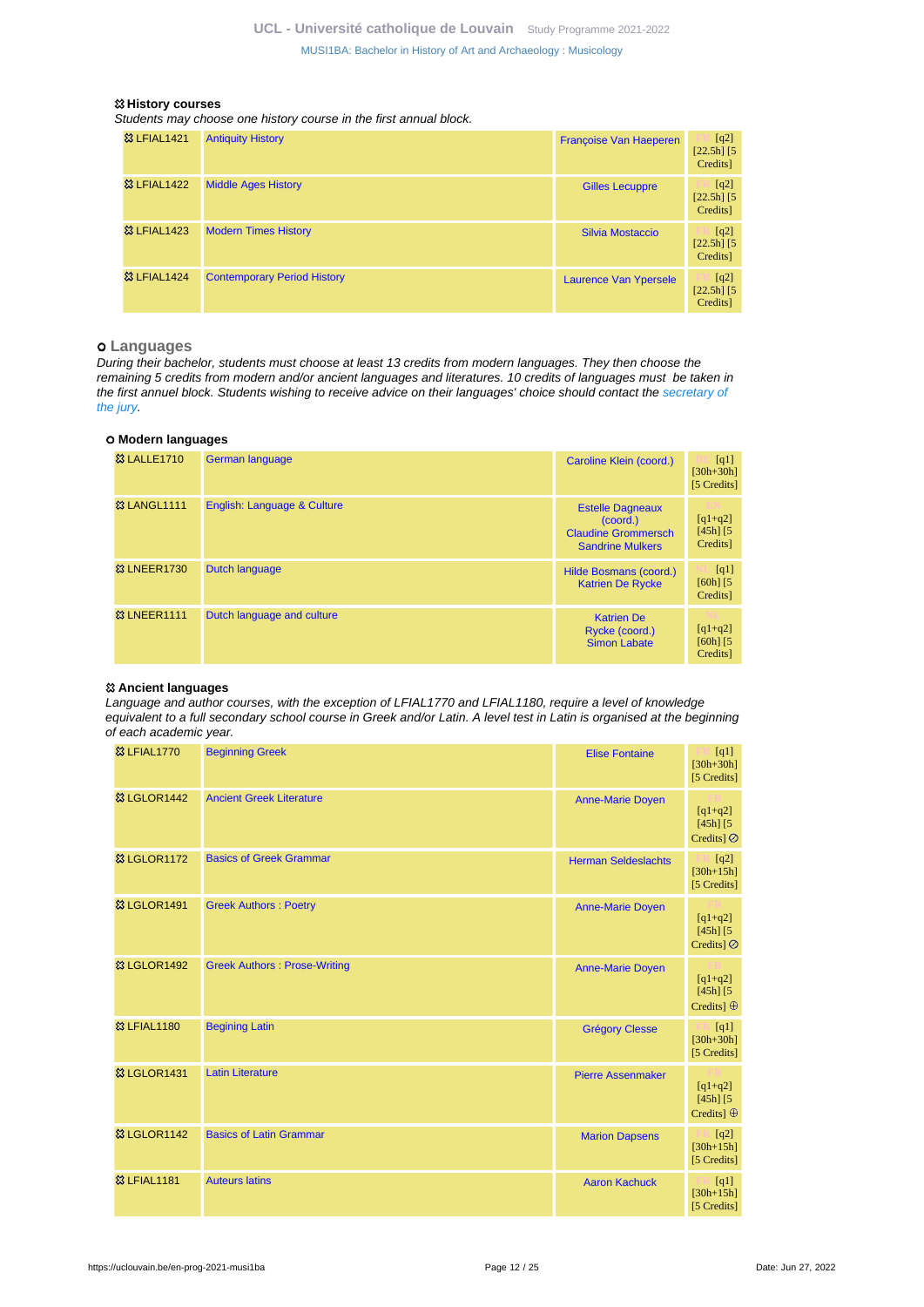| <sup>33</sup> LGLOR1481 | <b>Latin Authors: Poetry</b> | <b>Aaron Kachuck</b> | V.<br>$[q1+q2]$<br>$[45h]$ $[5]$<br>Credits] $\oplus$ |
|-------------------------|------------------------------|----------------------|-------------------------------------------------------|
| <b>&amp; LGLOR1482</b>  | Latin Authors: Prose-Writing |                      | V PR<br>$[q1+q2]$<br>$[45h]$ $[5]$<br>Credits $\odot$ |

### **Other courses in Greek or Latin**

Students may also choose another course in the programme of the [Bachelor in Ancient Languages and](https://uclouvain.be/en-prog-clas1ba-ppm) [Literatures: Classics.](https://uclouvain.be/en-prog-clas1ba-ppm)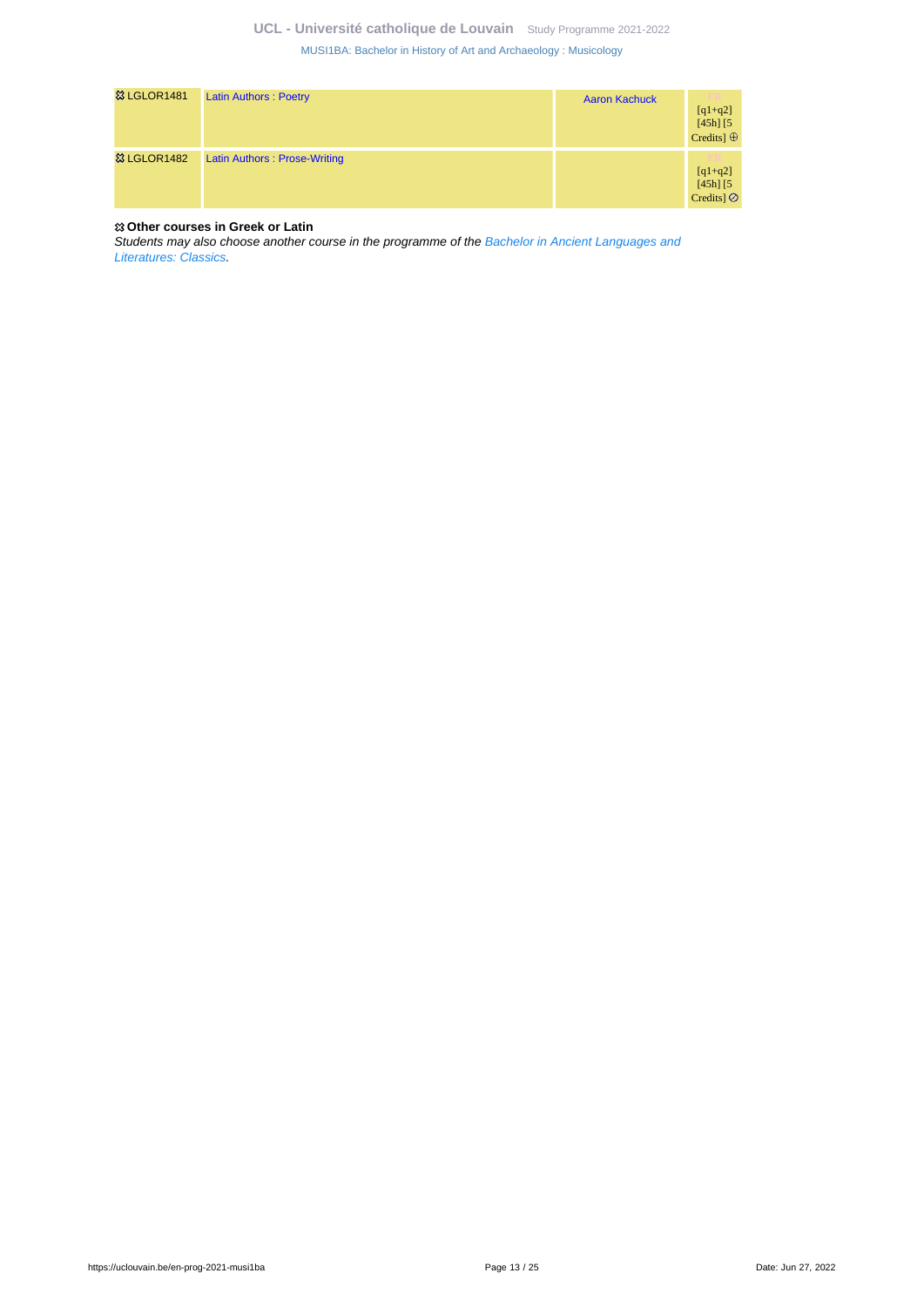## <span id="page-13-0"></span>**MUSI1BA - 2ND ANNUAL UNIT**

| <b>O</b> Mandatory                                                                       |
|------------------------------------------------------------------------------------------|
| <b>惢 Optional</b>                                                                        |
| $\triangle$ Not offered in 2021-2022                                                     |
| ⊘ Not offered in 2021-2022 but offered the following year                                |
| $\oplus$ Offered in 2021-2022 but not the following year                                 |
| $\Delta \oplus$ Not offered in 2021-2022 or the following year                           |
| Activity with requisites                                                                 |
| Teaching language (FR, EN, ES, NL, DE, )                                                 |
| Click on the course title to see detailed informations (objectives, methods, evaluation) |

### **Major**

## **Musicology**

| <b>O</b> LMUSI1509 | <b>Campus opera</b>                                                 | <b>Brigitte Van Wymeersch</b>              | $[q1+q2]$<br>$[15h]$ $[5]$<br>Credits] $\oplus$              |
|--------------------|---------------------------------------------------------------------|--------------------------------------------|--------------------------------------------------------------|
| <b>O</b> LMUSI1510 | Campus opera                                                        | <b>Brigitte Van Wymeersch</b>              | $[q1+q2]$<br>$[15h]$ $[5]$<br>Credits] $\oslash$             |
| <b>O</b> LMUSI1520 | Organology (historical part)                                        | <b>Anne-Emmanuelle</b><br><b>Ceulemans</b> | $\lfloor q^2 \rfloor$<br>$[22.5h]$ [5]<br>Credits] $\oslash$ |
| <b>O</b> LMUSI1521 | Organology (methodological part)                                    | Anne-Emmanuelle<br><b>Ceulemans</b>        | $\Box$ [q2]<br>$[22.5h]$ [5]<br>Credits] $\oplus$            |
| <b>O</b> LMUSI1551 | Socio-anthropology of music and exercises                           |                                            | $\mathbb{E}$ [q1]<br>$[15h]$ [5]<br>Credits] $\oslash$       |
| <b>O</b> LMUSI1552 | Philosophy of music                                                 |                                            | $\mathbb{R}$ [q1]<br>$[22.5h]$ [5]<br>Credits] $\oslash$     |
| <b>O LMUSI1553</b> | Ethnomusicology and traditional music and exercises                 | <b>Christophe Pirenne</b>                  | $\Box$ [q1]<br>$[15h]$ $[5]$<br>Credits] $\oplus$            |
| <b>O</b> LMUSI1554 | History of pop-rock music                                           | <b>Christophe Pirenne</b>                  | $\Box$ [q1]<br>$[22.5h]$ [5]<br>Credits] $\oplus$            |
| <b>O LMUSI1555</b> | History of music from Romanticism to the 20th century and exercises |                                            | $\blacksquare$ [q2]<br>$[15h]$ [5]<br>Credits] $\oslash$     |
| <b>O LMUSI1556</b> | Musical analysis from Romanticism to the 20th century and exercises |                                            | $\mathbb{R}$ [q2]<br>$[22.5h]$ [5]<br>Credits] $\oslash$     |
| <b>O</b> LMUSI1557 | History of music from Baroque to Classicism and exercises           | <b>Christophe Pirenne</b>                  | $\mathbb{R}$ [q2]<br>$[22.5h]$ [5]<br>Credits] $\oplus$      |
| <b>O</b> LMUSI1558 | Music analysis from Baroque to Classicism and exercises             | <b>Brigitte Van Wymeersch</b>              | $\mathbb{H}$ [q1]<br>$[22.5h]$ [5]<br>Credits] $\oplus$      |

## **Arts and civilizations**

#### **In the second and the third blocks**

Students must take four courses (20 crédits). During even-numbered years, they follow LMUSI1511 and they choose another course among the list below. During odd-numbered years, they choose two courses among the list below.

|                         | <b>O</b> LMUSI1511 | Arts and civilisations: music history                            | <b>Brigitte Van Wymeersch</b> | [q1]<br>$[30h]$ $[5]$<br>Credits $\odot$         |
|-------------------------|--------------------|------------------------------------------------------------------|-------------------------------|--------------------------------------------------|
| <b>O Cours au choix</b> |                    |                                                                  |                               |                                                  |
|                         |                    | <sup>23</sup> LARKE1245 Notions of Aesthetics and Art Philosophy | <b>Danielle Lories</b>        | $\lceil q^2 \rceil$<br>$[22.5h]$ [5]<br>Credits] |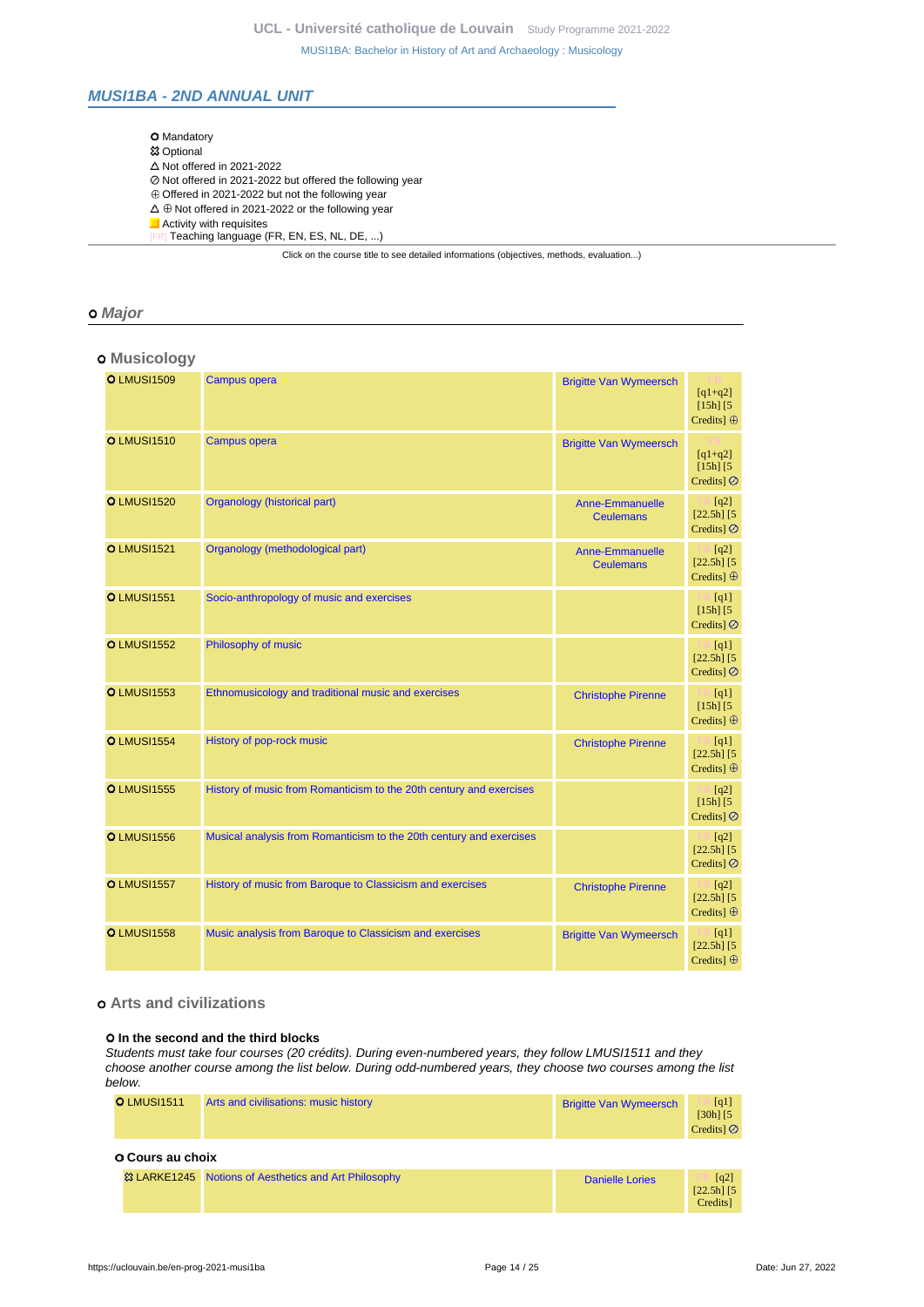| <b>&amp; LARKE1552</b>  | Arts and Civilisations: Greek and Roman Antiquity                     | <b>Marco Cavalieri</b><br><b>Jan Driessen</b> | $\lceil q^2 \rceil$<br>$[30h]$ $[5]$<br>Credits $\odot$   |
|-------------------------|-----------------------------------------------------------------------|-----------------------------------------------|-----------------------------------------------------------|
| <b>&amp; LARKE1553</b>  | Arts and civilisations: Egypt, Mesopotamia and the Near East          | <b>Benoît Lurson</b><br><b>Jan Tavernier</b>  | [q1]<br>$[30h]$ $[5]$<br>Credits] $\oplus$                |
| <b>&amp; LARKE1554</b>  | Arts and civilisations: architecture from the Renaissance to today    | <b>Philippe Bragard</b>                       | $\lfloor q^2 \rfloor$<br>$[30h]$ $[5]$<br>Credits $\odot$ |
| <b>&amp;3 LARKE1555</b> | Arts and civilisations: Prehistory and Protohistory                   | <b>Nicolas Cauwe</b><br><b>Jan Driessen</b>   | $\Box$ [q1]<br>$[30h]$ $[5]$<br>Credits $\odot$           |
| <b>&amp; LARKE1556</b>  | Arts and civilisations: architecture of Antiquity and the Middle Ages | <b>Philippe Bragard</b>                       | $\Box$ [q2]<br>$[30h]$ $[5]$<br>Credits $\oplus$          |
| <b>&amp;3 LARKE1557</b> | Arts and civilisations: from the Baroque to Romanticism               | <b>Alexander Streitberger</b>                 | $\Box$ [q1]<br>$[30h]$ $[5]$<br>Credits $\oplus$          |
| <b>&amp;3 LARKE1559</b> | Arts and civilisations: from Impressionism to Contemporary Art        | <b>Alexander Streitberger</b>                 | $\lceil q^2 \rceil$<br>$[30h]$ $[5]$<br>Credits $\oplus$  |

#### **Cours d'histoire approfondis :**

L'étudiant peut choisir maximum un cours dans le bloc 2 et un cours dans le bloc 3.

| <b>83 LFIAL1421</b> | <b>Antiquity History</b>                           | Françoise Van Haeperen | [q2]<br>$[22.5h]$ [5]<br>Credits] |
|---------------------|----------------------------------------------------|------------------------|-----------------------------------|
|                     | <sup>33</sup> LFIAL1422 Middle Ages History        | <b>Gilles Lecuppre</b> | [q2]<br>$[22.5h]$ [5]<br>Credits] |
|                     | <b>&amp; LFIAL1423</b> Modern Times History        | Silvia Mostaccio       | [q2]<br>$[22.5h]$ [5]<br>Credits] |
|                     | <b>&amp; LFIAL1424 Contemporary Period History</b> | Laurence Van Ypersele  | [q2]<br>$[22.5h]$ [5]<br>Credits] |

### **Languages**

During their bachelor, students must choose at least 13 credits from modern languages. They then choose the remaining 5 credits from modern and/or ancient languages and literatures. 10 credits of languages must be taken in the first annuel block. Students wishing to receive advice on their languages' choice should contact the [secretary of](https://uclouvain.be/en-prog-musi1ba-contacts) [the jury.](https://uclouvain.be/en-prog-musi1ba-contacts)

### **Modern languages**

| <b>83 LALLE1710</b>     | German language                                   | Caroline Klein (coord.)                                                                      | $\lceil q_1 \rceil$<br>$[30h + 30h]$<br>[5 Credits] |
|-------------------------|---------------------------------------------------|----------------------------------------------------------------------------------------------|-----------------------------------------------------|
| <b>&amp;3 LALLE1212</b> | German - Intermediate level                       | Ann Rinder (coord.)                                                                          | $[q1+q2]$<br>$[60h]$ $[5$<br>Credits]               |
| <b>&amp;3 LANGL1111</b> | <b>English: Language &amp; Culture</b>            | <b>Estelle Dagneaux</b><br>(coord.)<br><b>Claudine Grommersch</b><br><b>Sandrine Mulkers</b> | $[q1+q2]$<br>$[45h]$ $[5]$<br>Credits]              |
| <b>&amp; LANGL1212</b>  | English for Arts Students. An intermediate course | <b>Catherine Avery</b><br>Stéphanie Brabant<br>Jean-Luc<br>Delghust (coord.)                 | $[q1+q2]$<br>$[60h]$ $[5]$<br>Credits]              |
| <b>&amp; LNEER1730</b>  | Dutch language                                    | Hilde Bosmans (coord.)<br><b>Katrien De Rycke</b>                                            | [q1]<br>$[60h]$ $[5$<br>Credits]                    |
| <b>&amp; LNEER1111</b>  | Dutch language and culture                        | <b>Katrien De</b><br>Rycke (coord.)<br><b>Simon Labate</b>                                   | $[q1+q2]$<br>$[60h]$ $[5$<br>Credits]               |
| <b>&amp;3 LNEER1212</b> | Dutch for Arts Students - Intermediate level      | Hilde Bufkens (coord.)                                                                       | $[q1+q2]$<br>$[60h]$ $[5]$<br>Credits]              |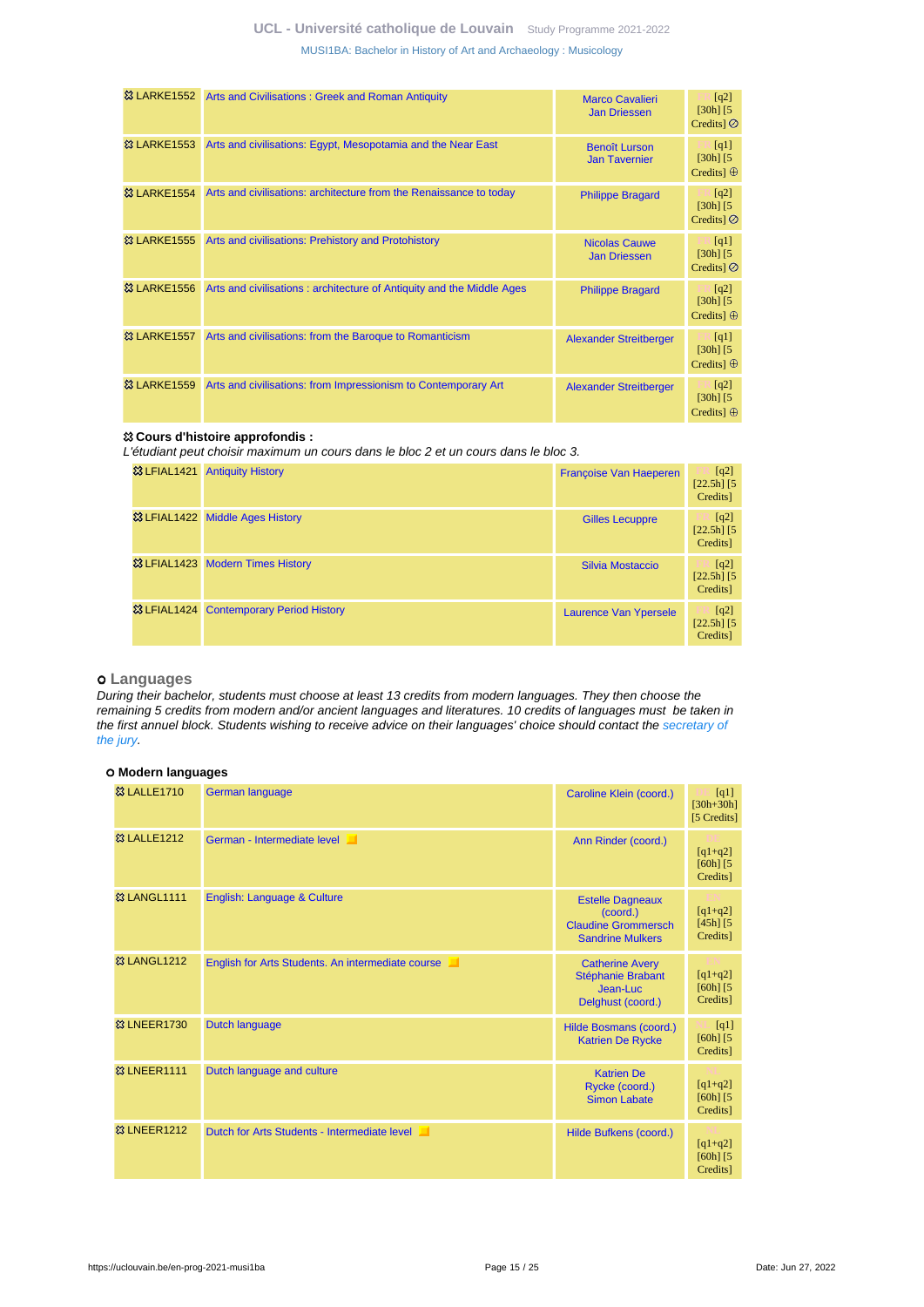#### **Ancient languages**

Language and author courses, with the exception of LFIAL1770 and LFIAL1180, require a level of knowledge equivalent to a full secondary school course in Greek and/or Latin. A level test in Latin is organised at the beginning of each academic year.

| <b>&amp;3 LFIAL1770</b> | <b>Beginning Greek</b>              | <b>Elise Fontaine</b>      | [q1]<br>$[30h+30h]$<br>[5 Credits]                |
|-------------------------|-------------------------------------|----------------------------|---------------------------------------------------|
| <b>惢 LGLOR1442</b>      | <b>Ancient Greek Literature</b>     | <b>Anne-Marie Doyen</b>    | $[q1+q2]$<br>$[45h]$ $[5]$<br>Credits] $\oslash$  |
| <b>83 LGLOR1172</b>     | <b>Basics of Greek Grammar</b>      | <b>Herman Seldeslachts</b> | $\mathbb{H}$ [q2]<br>$[30h+15h]$<br>[5 Credits]   |
| <b>&amp; LGLOR1491</b>  | <b>Greek Authors: Poetry</b>        | <b>Anne-Marie Doyen</b>    | $[q1+q2]$<br>$[45h]$ $[5]$<br>Credits] $\oslash$  |
| <b>&amp; LGLOR1492</b>  | <b>Greek Authors: Prose-Writing</b> | <b>Anne-Marie Doyen</b>    | $[q1+q2]$<br>$[45h]$ $[5]$<br>Credits] $\oplus$   |
| <b>83 LFIAL1180</b>     | <b>Begining Latin</b>               | <b>Grégory Clesse</b>      | $\Box$ [q1]<br>$[30h+30h]$<br>[5 Credits]         |
| <sup>33</sup> LGLOR1431 | <b>Latin Literature</b>             | <b>Pierre Assenmaker</b>   | $[q1+q2]$<br>$[45h]$ $[5]$<br>Credits] $\oplus$   |
| <b>&amp; LGLOR1142</b>  | <b>Basics of Latin Grammar</b>      | <b>Marion Dapsens</b>      | [q2]<br>$[30h+15h]$<br>[5 Credits]                |
| <b>83 LFIAL1181</b>     | <b>Auteurs latins</b>               | <b>Aaron Kachuck</b>       | $\lceil q_1 \rceil$<br>$[30h+15h]$<br>[5 Credits] |
| <b>83 LFIAL1280</b>     | Auteurs latins : prose              |                            | [q1]<br>$[30h]$ $[5]$<br>Credits] $\oslash$       |
| <b>&amp;3 LFIAL1281</b> | Auteurs latins : poésie             | <b>Aaron Kachuck</b>       | $\Box$ [q1]<br>$[30h]$ $[5]$<br>Credits] ⊕        |
| <sup>33</sup> LGLOR1481 | <b>Latin Authors: Poetry</b>        | <b>Aaron Kachuck</b>       | $[q1+q2]$<br>$[45h]$ $[5]$<br>Credits] $\oplus$   |
| 33 LGLOR1482            | <b>Latin Authors: Prose-Writing</b> |                            | $[q1+q2]$<br>$[45h]$ $[5]$<br>Credits] $\oslash$  |

#### **Other courses in Greek or Latin**

Students may also choose another course in the programme of the [Bachelor in Ancient Languages and](https://uclouvain.be/en-prog-clas1ba-ppm) [Literatures: Classics.](https://uclouvain.be/en-prog-clas1ba-ppm)

### **Minor**

Students choose a minor from the list of available minors and take into account any access requirements laid down by the management bodies. They will distribute the 30 credits of the minor between the annual block 2 and the annual block 3 of their bachelor's degree, so that their course programme (major + minor) comprises 60 credits each academic year.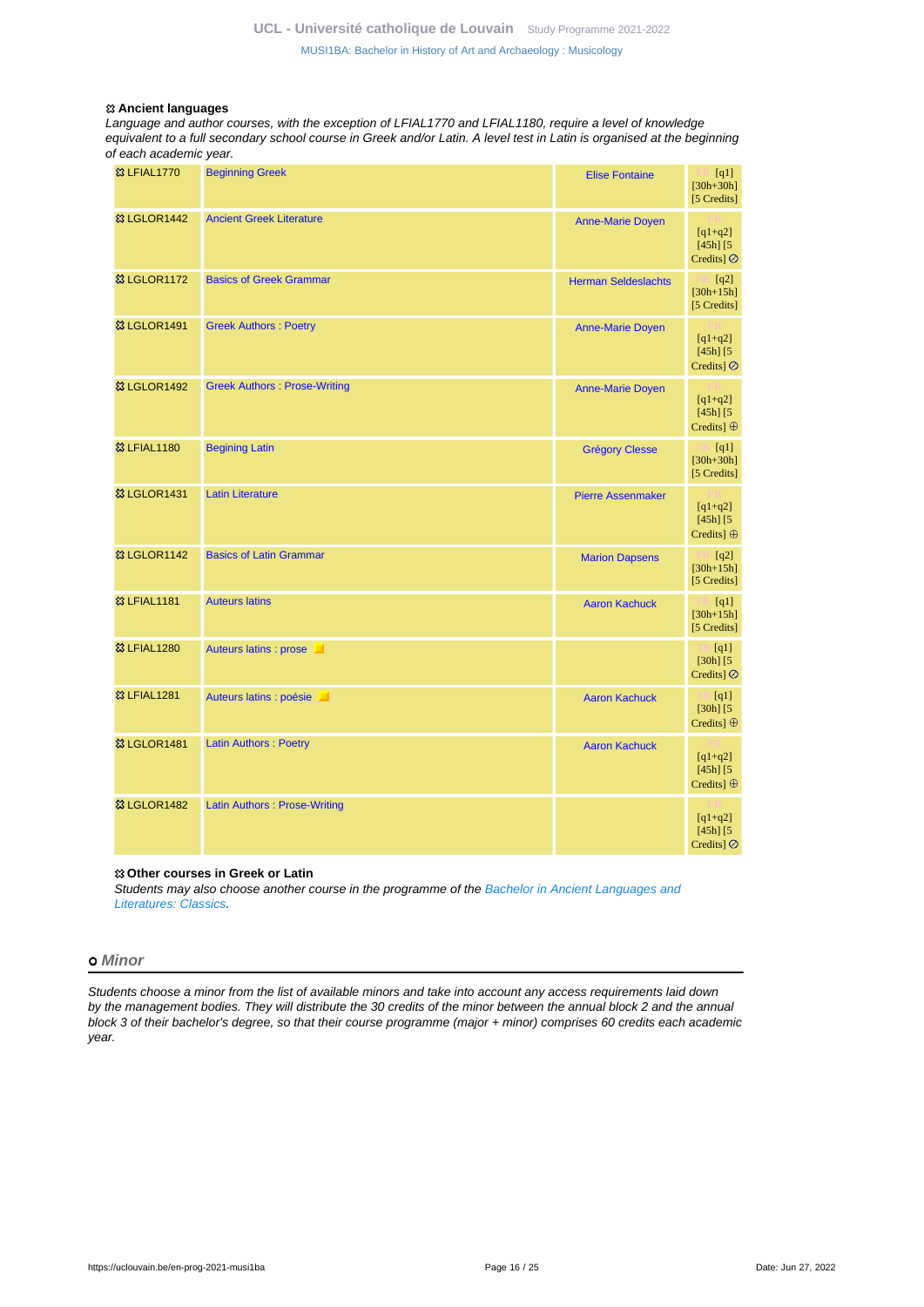## <span id="page-16-0"></span>**MUSI1BA - 3RD ANNUAL UNIT**

| <b>O</b> Mandatory                                                                       |
|------------------------------------------------------------------------------------------|
| <b>83 Optional</b>                                                                       |
| $\triangle$ Not offered in 2021-2022                                                     |
| ⊘ Not offered in 2021-2022 but offered the following year                                |
| $\oplus$ Offered in 2021-2022 but not the following year                                 |
| $\Delta \oplus$ Not offered in 2021-2022 or the following year                           |
| Activity with requisites                                                                 |
| Teaching language (FR, EN, ES, NL, DE, )                                                 |
| Click on the course title to see detailed informations (objectives, methods, evaluation) |

### **Major**

## **General training**

Most of the general training courses in the first semester of the first year of the Bachelor's programme are common to all students in the Faculty of Philosophy, Arts and Letters.

### **One course of Religious Sciences to choose among :**

| <b>&amp; LTECO1210</b> | Societies, cultures, religions : lectures bibliques Biblical Readings | Jean-Pierre<br><b>Sterck-Dequeldre</b><br>(compensates<br><b>Geert Van Oyen)</b> | [q1]<br>$[15h]$ $[2]$<br>Credits]                |
|------------------------|-----------------------------------------------------------------------|----------------------------------------------------------------------------------|--------------------------------------------------|
| <b>&amp; LTECO1220</b> | Societies-cultures-religions: Human Questions                         | <b>Serge Maucq</b>                                                               | $\lceil q_1 \rceil$<br>$[15h]$ $[2]$<br>Credits] |
| <b>&amp; LTECO1230</b> | Societies-cultures-religions : Ethical Questions                      | <b>Olivier Riaudel</b>                                                           | [q2]<br>$[15h]$ $[2]$<br>Credits]                |

## **Musicology**

| <b>O</b> LMUSI1509 | <b>Campus opera</b>                                                 | <b>Brigitte Van Wymeersch</b>              | $[q1+q2]$<br>$[15h]$ [5]<br>Credits] $\oplus$                       |
|--------------------|---------------------------------------------------------------------|--------------------------------------------|---------------------------------------------------------------------|
| <b>O</b> LMUSI1510 | <b>Campus opera</b>                                                 | <b>Brigitte Van Wymeersch</b>              | $[q1+q2]$<br>$[15h]$ $[5]$<br>Credits] $\oslash$                    |
| <b>O LMUSI1520</b> | Organology (historical part)                                        | <b>Anne-Emmanuelle</b><br><b>Ceulemans</b> | $\mathbb{H}$ [q2]<br>$[22.5h]$ [5]<br>Credits] $\oslash$            |
| <b>O</b> LMUSI1521 | Organology (methodological part)                                    | <b>Anne-Emmanuelle</b><br><b>Ceulemans</b> | $\mathbb{R}$ [q2]<br>$[22.5h]$ [5]<br>Credits] $\oplus$             |
| <b>O</b> LMUSI1551 | Socio-anthropology of music and exercises                           |                                            | $\Box$ [q1]<br>$[15h]$ $[5]$<br>Credits] $\oslash$                  |
| <b>O</b> LMUSI1552 | Philosophy of music                                                 |                                            | $\mathbb{F} \mathbb{R}$ [q1]<br>$[22.5h]$ [5]<br>Credits] $\oslash$ |
| <b>O</b> LMUSI1553 | Ethnomusicology and traditional music and exercises                 | <b>Christophe Pirenne</b>                  | $F \mathbb{R}$ [q1]<br>$[15h]$ $[5]$<br>Credits] $\oplus$           |
| <b>O</b> LMUSI1554 | History of pop-rock music                                           | <b>Christophe Pirenne</b>                  | $E[4]$ [q1]<br>$[22.5h]$ [5]<br>Credits] ⊕                          |
| <b>O</b> LMUSI1555 | History of music from Romanticism to the 20th century and exercises |                                            | $\mathbb{E}$ [q2]<br>$[15h]$ [5]<br>Credits] $\oslash$              |
| <b>O</b> LMUSI1556 | Musical analysis from Romanticism to the 20th century and exercises |                                            | $\mathbb{H}$ [q2]<br>$[22.5h]$ [5]<br>Credits] $\oslash$            |
| <b>O</b> LMUSI1557 | History of music from Baroque to Classicism and exercises           | <b>Christophe Pirenne</b>                  | $\mathbb{R}$ [q2]<br>$[22.5h]$ [5]<br>Credits] $\oplus$             |
| <b>O</b> LMUSI1558 | Music analysis from Baroque to Classicism and exercises             | <b>Brigitte Van Wymeersch</b>              | $\mathbb{F} \mathbb{R} [q1]$<br>$[22.5h]$ [5]<br>Credits] $\oplus$  |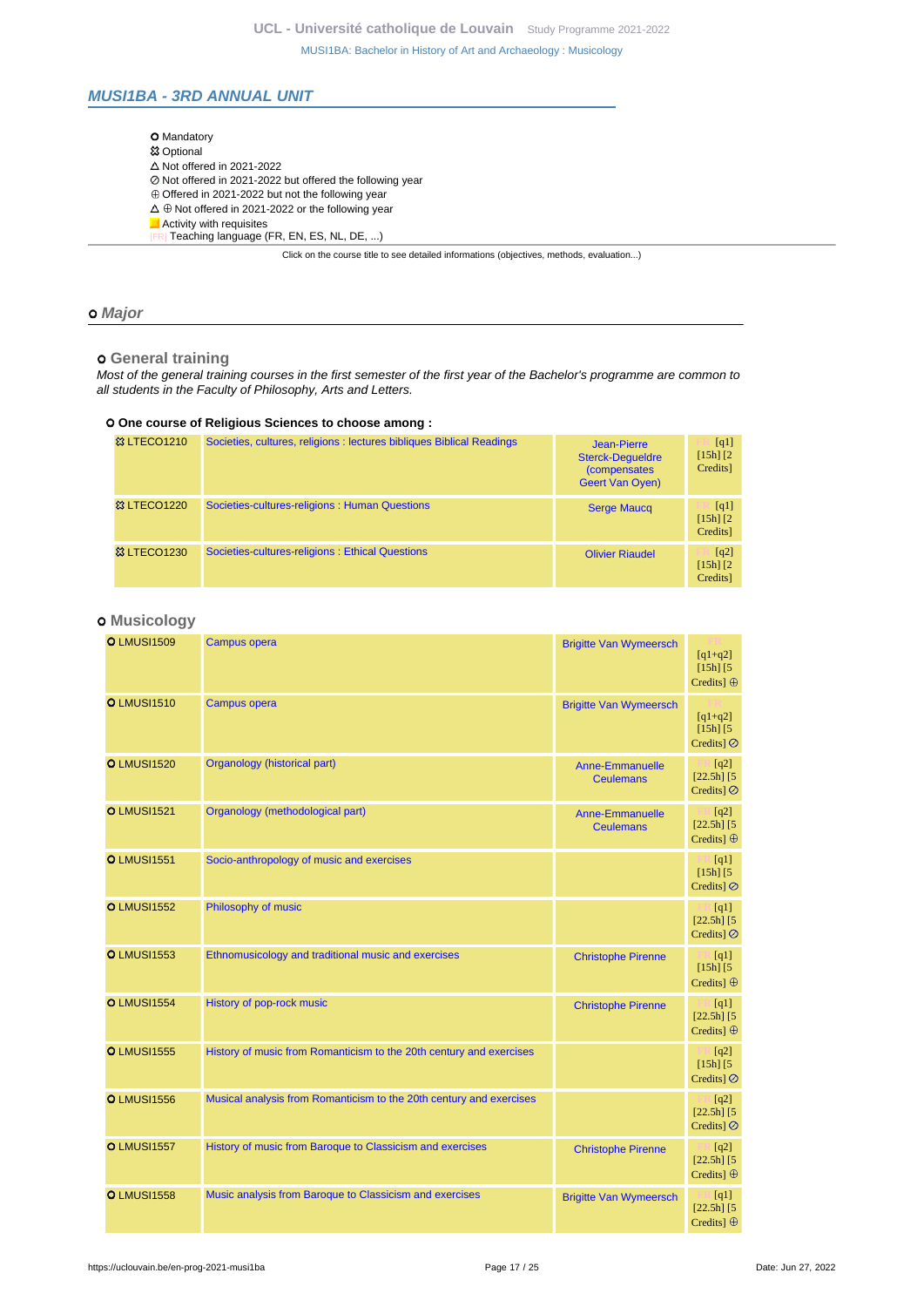# **Arts and civilizations**

#### $O$  **In the second and the third blocks**

Students must take four courses (20 crédits). During even-numbered years, they follow LMUSI1511 and they choose another course among the list below. During odd-numbered years, they choose two courses among the list below.

|  | <b>O</b> LMUSI1511<br>Arts and civilisations: music history<br><b>Brigitte Van Wymeersch</b> | [q1]<br>[30h] [5]<br>Credits $\circ$ |
|--|----------------------------------------------------------------------------------------------|--------------------------------------|
|--|----------------------------------------------------------------------------------------------|--------------------------------------|

| O Cours au choix       |                                                                       |                                               |                                                                   |
|------------------------|-----------------------------------------------------------------------|-----------------------------------------------|-------------------------------------------------------------------|
|                        | & LARKE1245 Notions of Aesthetics and Art Philosophy                  | <b>Danielle Lories</b>                        | [q2]<br>$[22.5h]$ [5<br>Credits]                                  |
|                        | & LARKE1552 Arts and Civilisations: Greek and Roman Antiquity         | <b>Marco Cavalieri</b><br><b>Jan Driessen</b> | [q2]<br>$[30h]$ $[5]$<br>Credits] $\oslash$                       |
| <b>&amp; LARKE1553</b> | Arts and civilisations: Egypt, Mesopotamia and the Near East          | <b>Benoît Lurson</b><br><b>Jan Tavernier</b>  | [q1]<br>$[30h]$ [5]<br>Credits] $\oplus$                          |
| <b>&amp; LARKE1554</b> | Arts and civilisations: architecture from the Renaissance to today    | <b>Philippe Bragard</b>                       | $\Box$ [q2]<br>$[30h]$ [5]<br>Credits] $\oslash$                  |
| <b>&amp; LARKE1555</b> | Arts and civilisations: Prehistory and Protohistory                   | <b>Nicolas Cauwe</b><br><b>Jan Driessen</b>   | $\llbracket q1 \rrbracket$<br>$[30h]$ $[5]$<br>Credits] $\oslash$ |
| <b>&amp; LARKE1556</b> | Arts and civilisations: architecture of Antiquity and the Middle Ages | <b>Philippe Bragard</b>                       | $\lfloor q^2 \rfloor$<br>$[30h]$ [5]<br>Credits] $\oplus$         |
| <b>&amp; LARKE1557</b> | Arts and civilisations: from the Baroque to Romanticism               | <b>Alexander Streitberger</b>                 | $\mathbb{E}$ [q1]<br>$[30h]$ [5]<br>Credits] $\oplus$             |
| <b>&amp; LARKE1559</b> | Arts and civilisations: from Impressionism to Contemporary Art        | <b>Alexander Streitberger</b>                 | $\lfloor q^2 \rfloor$<br>$[30h]$ $[5]$<br>Credits] $\oplus$       |

## **Cours d'histoire approfondis :**

L'étudiant peut choisir maximum un cours dans le bloc 2 et un cours dans le bloc 3.

| <sup>33</sup> LFIAL1421 Antiquity History          | Francoise Van Haeperen       | [q2]<br>$[22.5h]$ [5]<br>Credits] |
|----------------------------------------------------|------------------------------|-----------------------------------|
| <b>&amp; LFIAL1422</b> Middle Ages History         | <b>Gilles Lecuppre</b>       | [q2]<br>$[22.5h]$ [5]<br>Credits] |
| <b>&amp; LFIAL1423 Modern Times History</b>        | Silvia Mostaccio             | [q2]<br>$[22.5h]$ [5]<br>Credits] |
| <b>&amp; LFIAL1424 Contemporary Period History</b> | <b>Laurence Van Ypersele</b> | [q2]<br>$[22.5h]$ [5]<br>Credits] |

### **Languages**

During their bachelor, students must choose at least 13 credits from modern languages. They then choose the remaining 5 credits from modern and/or ancient languages and literatures. 10 credits of languages must be taken in the first annuel block. Students wishing to receive advice on their languages' choice should contact the [secretary of](https://uclouvain.be/en-prog-musi1ba-contacts) [the jury.](https://uclouvain.be/en-prog-musi1ba-contacts)

#### **Modern languages**

| <b>&amp;3 LALLE1710</b> | German language                                                                                                                      | Caroline Klein (coord.) | $\lceil q_1 \rceil$<br>$[30h + 30h]$<br>[5 Credits] |
|-------------------------|--------------------------------------------------------------------------------------------------------------------------------------|-------------------------|-----------------------------------------------------|
| <b>83 LALLE1212</b>     | German - Intermediate level                                                                                                          | Ann Rinder (coord.)     | m<br>$[q1+q2]$<br>$[60h]$ $[5]$<br>Credits]         |
| <b>&amp;3 LALLE1313</b> | German communication skills for students in Archaeology and History of<br>Art and History                                            | Ann Rinder (coord.)     | [q1]<br>$[30h]$ $[3]$<br>Credits]                   |
| <b>&amp;3 LALLE1315</b> | German communication skills for students in Archaeology, Philosophy,<br>Oriental and Classics Studies and History of Art and History | Ann Rinder (coord.)     | m<br>$[q1+q2]$<br>$[30h]$ $[5]$<br>Credits]         |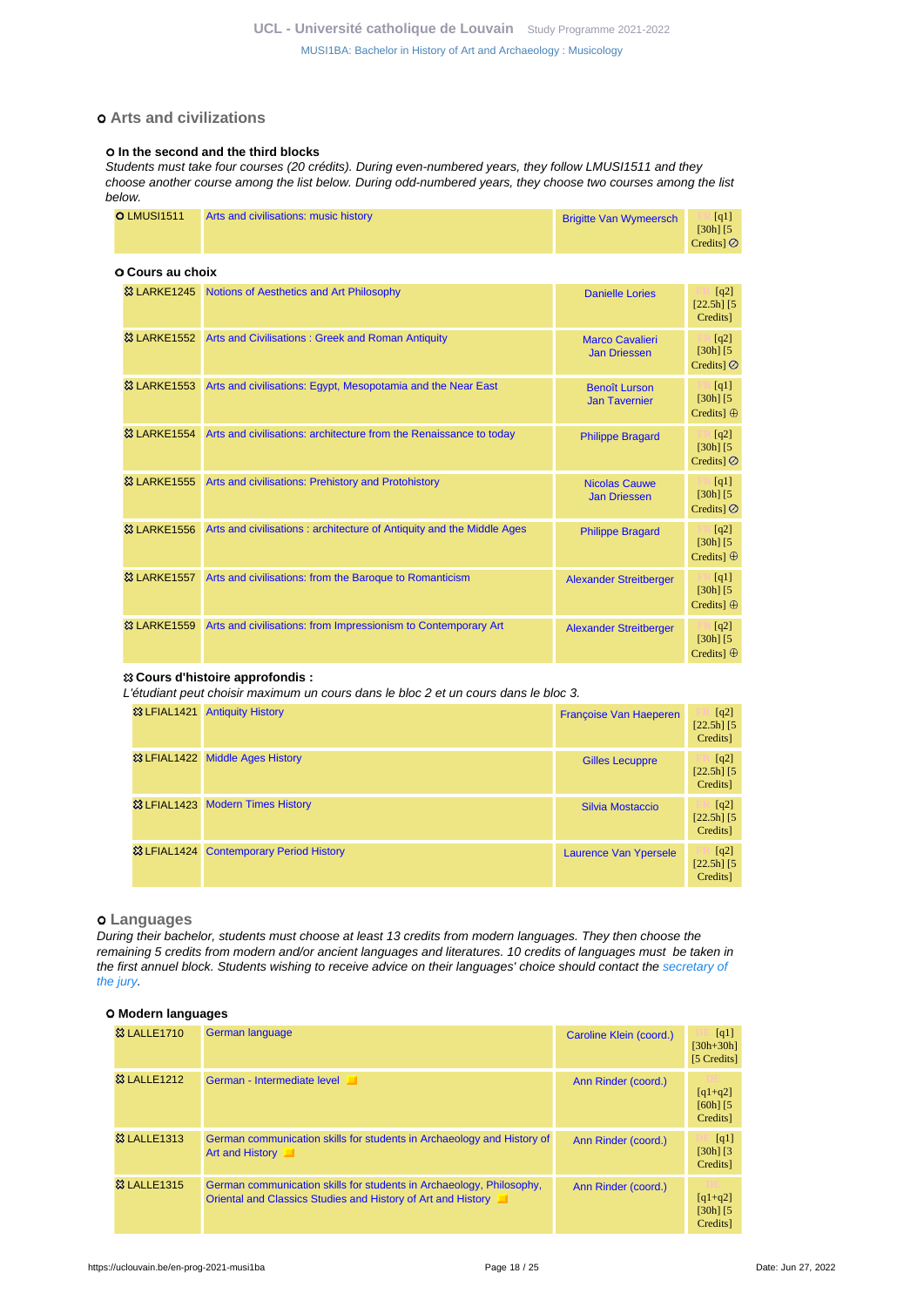| <b>&amp;3 LANGL1111</b> | English: Language & Culture                                                              | <b>Estelle Dagneaux</b><br>(coord.)<br><b>Claudine Grommersch</b><br><b>Sandrine Mulkers</b> | $[q1+q2]$<br>$[45h]$ $[5]$<br>Credits] |
|-------------------------|------------------------------------------------------------------------------------------|----------------------------------------------------------------------------------------------|----------------------------------------|
| <b>&amp;3 LANGL1212</b> | English for Arts Students. An intermediate course                                        | <b>Catherine Avery</b><br>Stéphanie Brabant<br>Jean-Luc<br>Delghust (coord.)                 | $[q1+q2]$<br>$[60h]$ $[5]$<br>Credits] |
| <b>&amp; LANGL1313</b>  | Interactive English Communication                                                        | Philippe Denis (coord.)                                                                      | $[q1+q2]$<br>$[30h]$ $[3]$<br>Credits] |
| <b>&amp;3 LANGL1315</b> | Interactive communication seminar                                                        | Philippe Denis (coord.)                                                                      | $[q1+q2]$<br>$[30h]$ $[5]$<br>Credits] |
| <b>&amp;3 LNEER1730</b> | <b>Dutch language</b>                                                                    | Hilde Bosmans (coord.)<br><b>Katrien De Rycke</b>                                            | [q1]<br>$[60h]$ $[5]$<br>Credits]      |
| <b>&amp; LNEER1111</b>  | Dutch language and culture                                                               | <b>Katrien De</b><br>Rycke (coord.)<br><b>Simon Labate</b>                                   | $[q1+q2]$<br>$[60h]$ $[5]$<br>Credits] |
| <b>&amp; LNEER1212</b>  | Dutch for Arts Students - Intermediate level                                             | Hilde Bufkens (coord.)                                                                       | $[q1+q2]$<br>$[60h]$ $[5]$<br>Credits] |
| <b>&amp;3 LNEER1313</b> | Dutch communication skills for students in Archaeology and History of<br>Art and History | <b>Hilde Bufkens</b><br>(compensates Marie-<br>Laurence Lambrecht)                           | [q1]<br>$[30h]$ $[3]$<br>Credits]      |
| <b>&amp; LNEER1315</b>  | Dutch communication skills for students in Archaeology and History of<br>Art and History | <b>Hilde Bufkens</b><br>(compensates Marie-<br>Laurence Lambrecht)                           | $[q1+q2]$<br>$[30h]$ $[5]$<br>Credits] |

#### **Ancient languages**

Language and author courses, with the exception of LFIAL1770 and LFIAL1180, require a level of knowledge equivalent to a full secondary school course in Greek and/or Latin. A level test in Latin is organised at the beginning of each academic year.

| <b>83 LFIAL1770</b>     | <b>Beginning Greek</b>              | <b>Elise Fontaine</b>      | [q1]<br>- 11<br>$[30h + 30h]$<br>[5 Credits]     |
|-------------------------|-------------------------------------|----------------------------|--------------------------------------------------|
| <b>&amp;3 LGLOR1442</b> | <b>Ancient Greek Literature</b>     | <b>Anne-Marie Doyen</b>    | $[q1+q2]$<br>$[45h]$ $[5]$<br>Credits] $\oslash$ |
| <b>&amp; LGLOR1172</b>  | <b>Basics of Greek Grammar</b>      | <b>Herman Seldeslachts</b> | $\Box$ [q2]<br>$[30h + 15h]$<br>[5 Credits]      |
| <b>&amp; LGLOR1491</b>  | <b>Greek Authors: Poetry</b>        | <b>Anne-Marie Doyen</b>    | $[q1+q2]$<br>$[45h]$ $[5]$<br>Credits] Ø         |
| <b>&amp;3 LGLOR1492</b> | <b>Greek Authors: Prose-Writing</b> | <b>Anne-Marie Doyen</b>    | $[q1+q2]$<br>$[45h]$ $[5]$<br>Credits] ⊕         |
| <b>83 LFIAL1180</b>     | <b>Begining Latin</b>               | <b>Grégory Clesse</b>      | [q1]<br>$[30h + 30h]$<br>[5 Credits]             |
| <b>&amp; LGLOR1431</b>  | <b>Latin Literature</b>             | <b>Pierre Assenmaker</b>   | $[q1+q2]$<br>$[45h]$ $[5]$<br>Credits] $\oplus$  |
| <b>&amp;3 LGLOR1142</b> | <b>Basics of Latin Grammar</b>      | <b>Marion Dapsens</b>      | [q2]<br>$[30h+15h]$<br>[5 Credits]               |
| <b>83 LFIAL1181</b>     | <b>Auteurs latins</b>               | <b>Aaron Kachuck</b>       | [q1]<br>$[30h+15h]$<br>[5 Credits]               |
| <b>83 LFIAL1280</b>     | Auteurs latins : prose              |                            | [q1]<br>m<br>$[30h]$ $[5]$<br>Credits] $\oslash$ |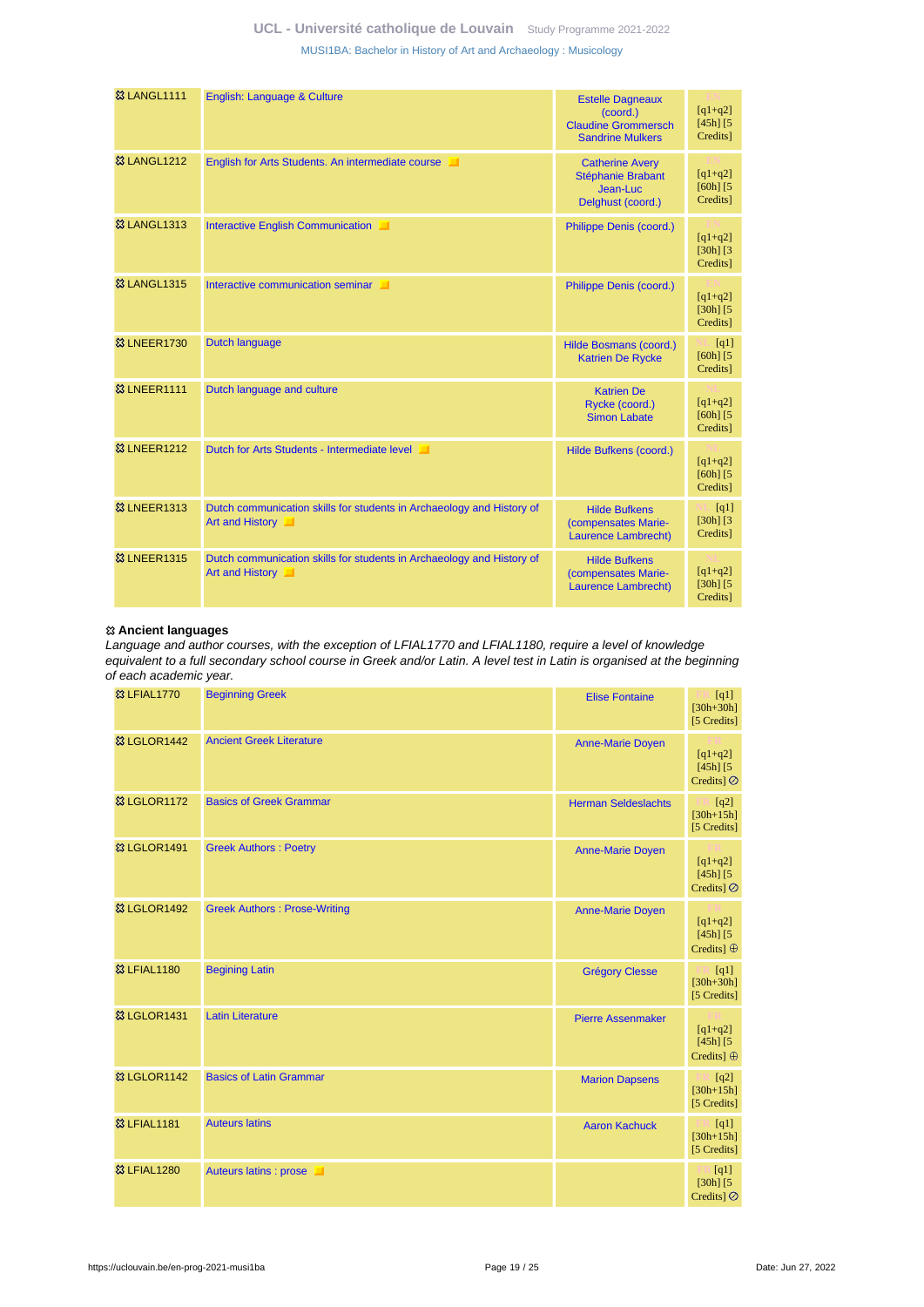| <b>&amp;3 LFIAL1281</b> | Auteurs latins : poésie      | <b>Aaron Kachuck</b> | [q1]<br>$[30h]$ $[5]$<br>Credits] $\oplus$           |
|-------------------------|------------------------------|----------------------|------------------------------------------------------|
| <b>83 LGLOR1481</b>     | <b>Latin Authors: Poetry</b> | <b>Aaron Kachuck</b> | m<br>$[q1+q2]$<br>$[45h]$ $[5]$<br>Credits] $\oplus$ |
| <b>&amp; LGLOR1482</b>  | Latin Authors: Prose-Writing |                      | m<br>$[q1+q2]$<br>$[45h]$ $[5]$<br>Credits $\odot$   |

#### **Other courses in Greek or Latin**

Students may also choose another course in the programme of the [Bachelor in Ancient Languages and](https://uclouvain.be/en-prog-clas1ba-ppm) [Literatures: Classics.](https://uclouvain.be/en-prog-clas1ba-ppm)

#### **Minor**

Students choose a minor from the list of available minors and take into account any access requirements laid down by the management bodies. They will distribute the 30 credits of the minor between the annual block 2 and the annual block 3 of their bachelor's degree, so that their course programme (major + minor) comprises 60 credits each academic year.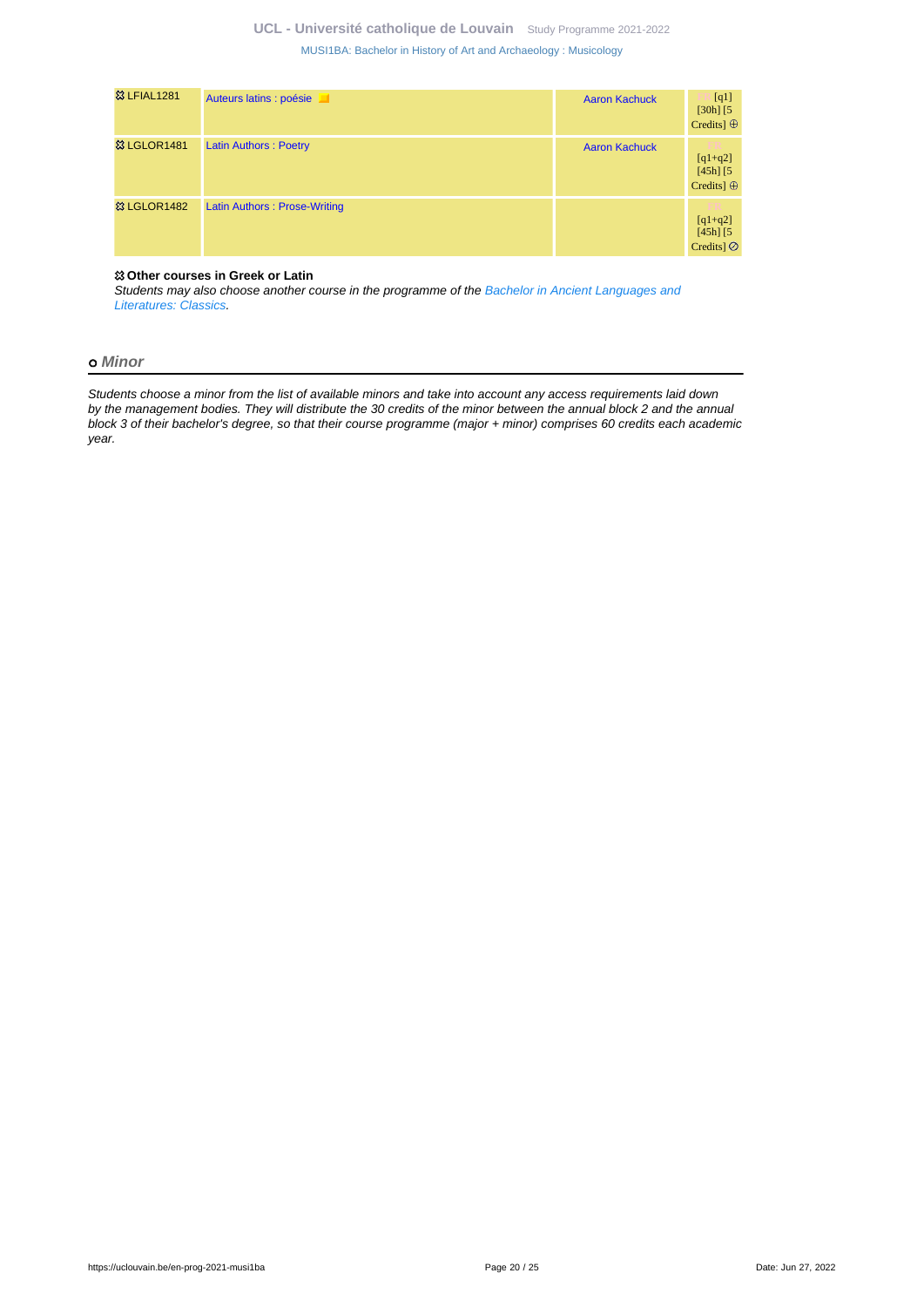# **MUSI1BA - Information**

# <span id="page-20-1"></span><span id="page-20-0"></span>**Access Requirements**

Decree of 7 November 2013 defining the landscape of higher education and the academic organization of studies. The admission requirements must be met prior to enrolment in the University.

**In the event of the divergence between the different linguistic versions of the present conditions, the French version shall prevail.**

**SUMMARY** 

- [General access requirements](#page-20-2)
- [Specific access requirements](#page-20-3)
- [Access based on validation of professional experience](#page-21-0)
- [Special requirements to access some programmes](#page-21-1)

# <span id="page-20-2"></span>**General access requirements**

Except as otherwise provided by other specific legal provisions, admission to undergraduate courses leading to the award of a Bachelor's degree will be granted to students with one of the following qualifications :

1. A Certificate of Upper Secondary Education issued during or after the 1993-1994 academic year by an establishment offering fulltime secondary education or an adult education centre in the French Community of Belgium and, as the case may be, approved if it was issued by an educational institution before 1 January 2008 or affixed with the seal of the French Community if it was issued after this date, or an equivalent certificate awarded by the Examination Board of the French Community during or after 1994;

2. A Certificate of Upper Secondary Education issued no later than the end of the 1992-1993 academic year, along with official documentation attesting to the student's ability to pursue higher education for students applying for a full-length undergraduate degree programme;

3. A diploma awarded by a higher education institution within the French Community that confers an academic degree issued under the above-mentioned Decree, or a diploma awarded by a university or institution dispensing full-time higher education in accordance with earlier legislation;

4. A higher education certificate or diploma awarded by an adult education centre;

5. A pass certificate for one of the [entrance examinations](https://uclouvain.be/fr/etudier/inscriptions/examens-admission.html) organized by higher education institutions or by an examination board of the French Community; this document gives admission to studies in the sectors, fields or programmes indicated therein;

6. A diploma, certificate of studies or other qualification similar to those mentioned above, issued by the Flemish Community of Belgium, the German Community of Belgium or the Royal Military Academy;

7. A diploma, certificate of studies or other qualification obtained abroad and deemed equivalent to the first four mentioned above by virtue of a law, decree, European directive or international convention;

Note:

Requests for equivalence must be submitted to the Equivalence department [\(Service des équivalences\)](http://www.equivalences.cfwb.be/) of the Ministry of Higher Education and Scientific Research of the French Community of Belgium in compliance with the official deadline.

The following two qualifications are automatically deemed equivalent to the Certificate of Upper Secondary Education (Certificat d'enseignement secondaire supérieur – CESS):

- European Baccalaureate issued by the Board of Governors of a European School,

- International Baccalaureate issued by the International Baccalaureate Office in Geneva.

8. Official documentation attesting to a student's ability to pursue higher education (diplôme d'aptitude à accéder à l'enseignement supérieur - DAES), issued by the Examination Board of the French Community.

# <span id="page-20-3"></span>**Specific access requirements**

- To be eligible to apply to a bachelor's programme, holder of a non-belgian degree who do not have Belgian student status must also:
	- have earned a secondary school degree within the last three years;
	- not already hold a bachelor's degree; and,
- Candidates, whatever their nationality, with a secondary school diploma from a country outside the European Union, must have obtained an average of 13/20 minimum or, failing that, have obtained this average, have passed one year of study in Belgium (for example special Maths / sciences).
- For any secondary school diploma **from a European Union country**, the admission request must contain the equivalence of your diploma or, at the very least, proof of the filing of the equivalence request with the Wallonia-Brussels Federation (French Community of Belgium). For any information relating to obtaining an equivalence, please refer to [the following site.](http://www.equivalences.cfwb.be/)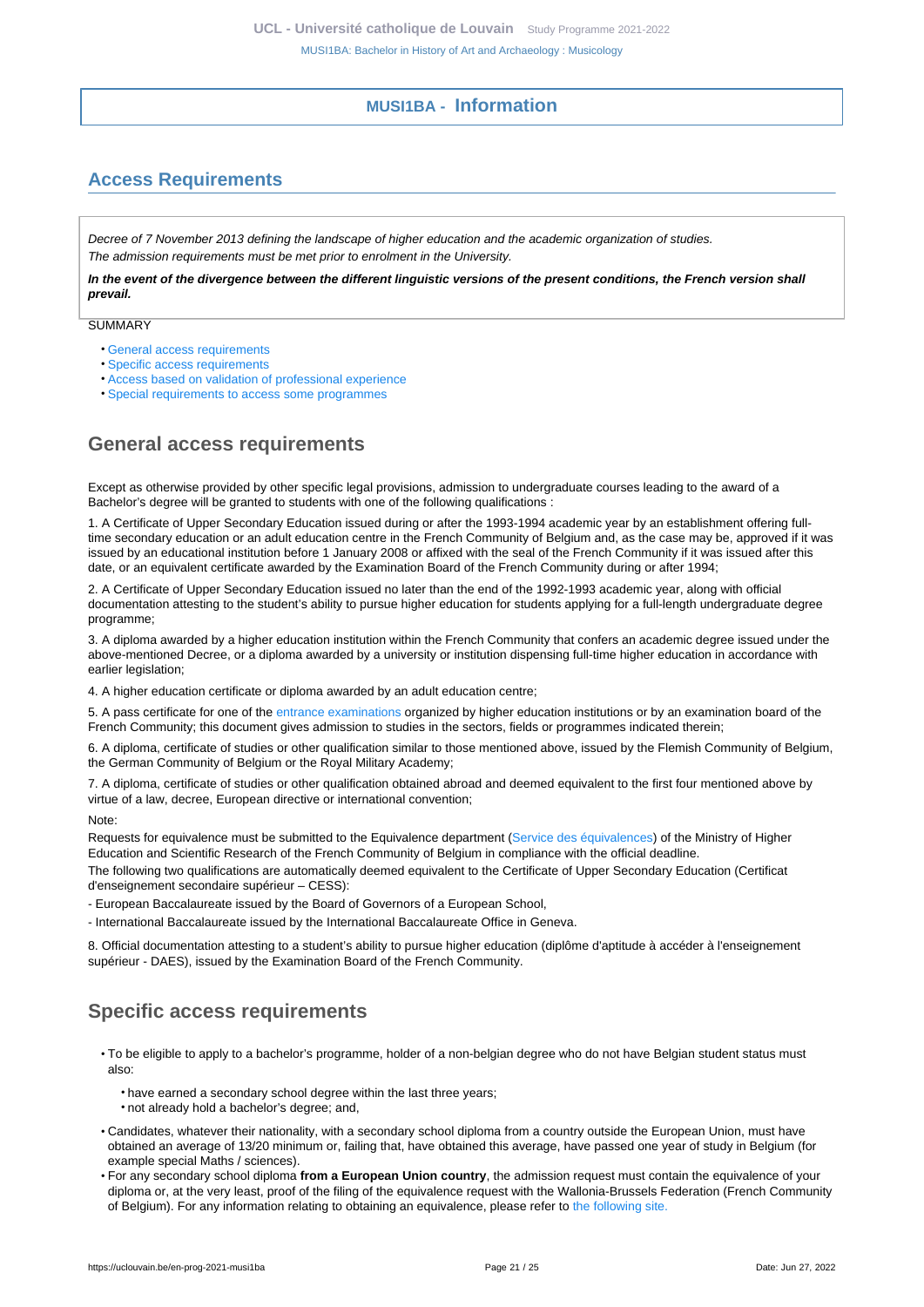[MUSI1BA: Bachelor in History of Art and Archaeology : Musicology](https://uclouvain.be/en-prog-2021-musi1ba.html)

• Not to have obtained a secondary education diploma for more than 3 years maximum. Example: for an admission application for the academic year 2021-2022, you must have obtained your diploma during the academic years 2018-2019, 2019-2020 or 2020-2021. In the French Community of Belgium, the academic year runs from September 14 to September 13.I\_information/2021/commonbachelor/

# <span id="page-21-0"></span>**Access based on validation of professional experience**

Admission to undergraduate studies on the basis of accreditation of knowledge and skills obtained through professional or personal experience (Accreditation of Prior Experience)

Subject to the general requirements laid down by the authorities of the higher education institution, with the aim of admission to the undergraduate programme, the examination boards accredit the knowledge and skills that students have obtained through their professional or personal experience.

This experience must correspond to at least five years of documented activity, with years spent in higher education being partially taken into account: 60 credits are deemed equivalent to one year of experience, with a maximum of two years being counted. At the end of an assessment procedure organized by the authorities of the higher education institution, the Examination Board will decide whether a student has sufficient skills and knowledge to successfully pursue undergraduate studies.

After this assessment, the Examination Board will determine the additional courses and possible exemptions constituting the supplementary requirements for the student's admission.

# <span id="page-21-1"></span>**Special requirements to access some programmes**

- Admission to **undergraduate studies in engineering: civil engineering and architect** Pass certificate for the [special entrance examination for undergraduate studies in engineering: civil engineering and architect](https://uclouvain.be/fr/facultes/epl/examenadmission.html). Admission to these courses is always subject to students passing the special entrance examination. Contact the faculty office for the programme content and the examination arrangements.
- Admission to **undergraduate studies in veterinary medicine**  [Admission to undergraduate studies in veterinary medicine is governed by the Decree of 16 June 2006 regulating the number of](https://uclouvain.be/en/study/inscriptions/etudes-contingentees.html) [students in certain higher education undergraduate courses \(non-residents\)](https://uclouvain.be/en/study/inscriptions/etudes-contingentees.html).
- Admission to **undergraduate studies in physiotherapy and rehabilitation** [Admission to undergraduate studies in physiotherapy and rehabilitation is governed by the Decree of 16 June 2006 regulating the](https://uclouvain.be/en/study/inscriptions/etudes-contingentees.html) [number of students in certain higher education undergraduate courses \(non-residents\).](https://uclouvain.be/en/study/inscriptions/etudes-contingentees.html)
- Admission to **undergraduate studies in psychology and education: speech and language therapy** [Admission to undergraduate studies in psychology and education: speech and language therapy is governed by the Decree of 16](https://uclouvain.be/en/study/inscriptions/etudes-contingentees.html) [June 2006 regulating the number of students in certain higher education undergraduate courses \(non-residents\).](https://uclouvain.be/en/study/inscriptions/etudes-contingentees.html)
- Admission to **undergraduate studies in medicine and dental science** [Admission to undergraduate studies in medecine and dental science is governed by the Decree of 16 June 2006 regulating the](https://uclouvain.be/en/study/inscriptions/etudes-contingentees.html) [number of students in certain higher education undergraduate courses \(non-residents\).](https://uclouvain.be/en/study/inscriptions/etudes-contingentees.html)

Note: students wishing to enrol for a **Bachelor's degree in Medicine** or a **Bachelor's degree in dental science** must first sit [an](https://uclouvain.be/en/study/inscriptions/etudes-contingentees.html) [aptitude test \(fr\).](https://uclouvain.be/en/study/inscriptions/etudes-contingentees.html)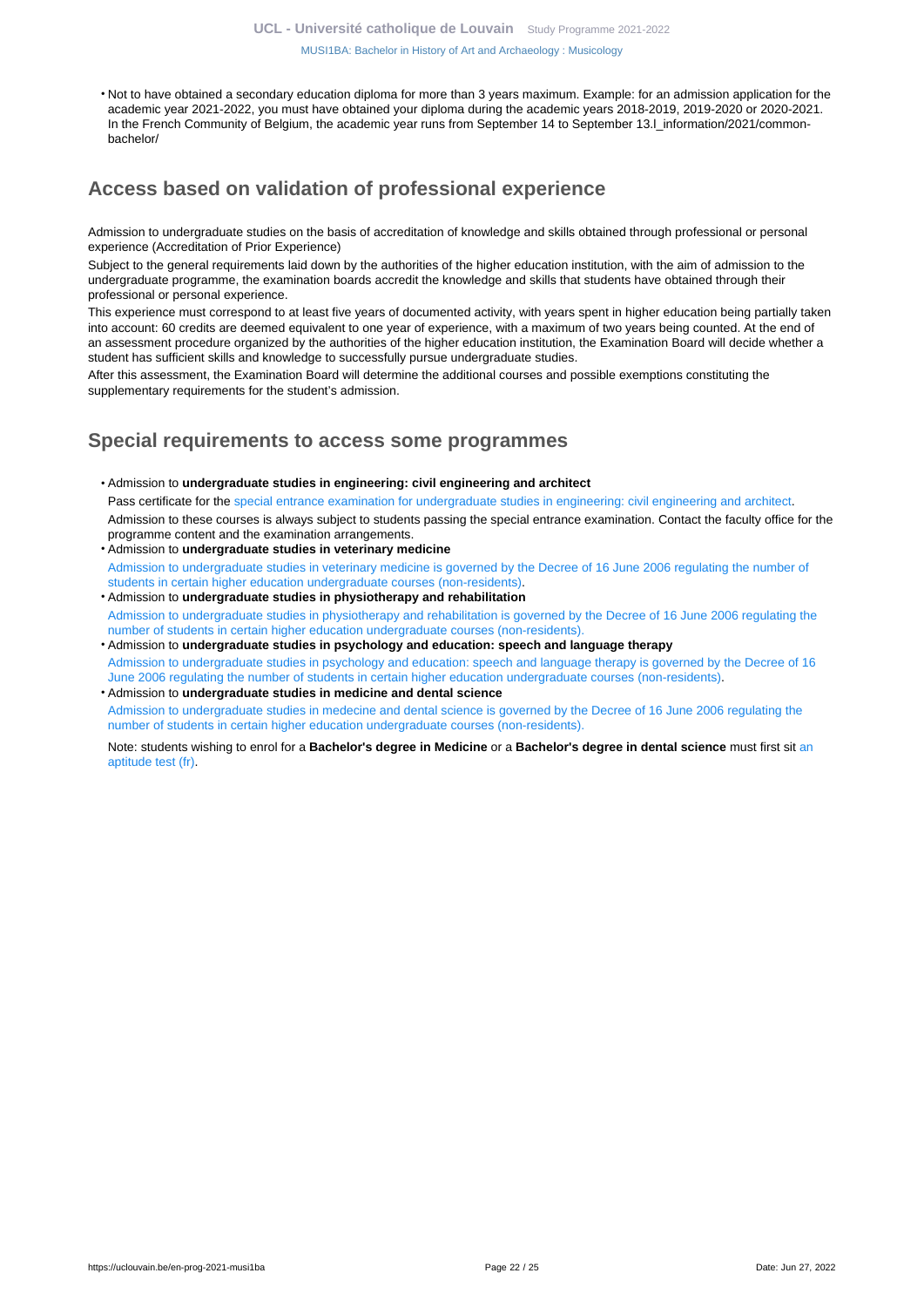# <span id="page-22-0"></span>**Teaching method**

The first year of the Bachelor programme in History of Art and Archaeology: Musicology includes common Faculty courses and subject courses.

The **common training** includes general courses (History, Literature, Arts and Civilisations, Methodology, Philosophy etc.) which are taught by teams of lecturers. They are accompanied by practical exercises and tutorial sessions which ensure that the different crosscurricular learning outcomes are integrated.

The **subject courses** are taught from the first term of the first cycle and form the main part of the teaching from the second term of the first year. During this year, tutorial sessions designed to help new students are led by students who are more experienced in the subject. A team of assistants also provides personal supervision for students as they progress.

Throughout the Bachelor in History of Art and Archaeology: Musicology, students will encounter varied teaching methods, adapted to the different learning aims: formal lectures, group work, individual work, seminars, visits, concerts.

From the second term of the first year, the courses relating to the chosen subject are taught using different teaching tools, all of which are designed to promote **active learning**.

Throughout the Bachelor programme, many academic **visits, trips and concerts** enable students to reinforce on the ground the knowledge they have acquired from the course. These trips are organised by the teaching team in relation to the subjects covered and in a progressive way.

Certain courses also make use of **e-learning** or online learning which involved the use of new multimedia technology and the internet to improve the quality of learning. These techniques allow, for example, distance collaboration, collective assessment of work and provide access to resources and services, such as the Image Service, through which students can access databases of high quality images and/or original ones and numerous teaching aids relating to the subjects covered, and can also scan documents, etc.

# <span id="page-22-1"></span>**Evaluation**

**The evaluation methods comply with the [regulations concerning studies and exams](https://uclouvain.be/fr/decouvrir/rgee.html). More detailed explanation of the modalities specific to each learning unit are available on their description sheets under the heading "Learning outcomes evaluation method".**

Depending on the nature of the course and the teaching methods, the evaluation will take different forms. Some courses will involve oral and/or written evaluations (held during one of the three exam sessions: January – June – August/September), whilst the evaluation of seminars will involve more substantial student participation as well as assessment of individual course work. Evaluation methods will be explained at the beginning of each course.

Those exams relating to courses on communication skills will evaluate the student's level, i.e. the practical use of the language in relevant situations.

To obtain a student's average, the grades awarded for each course unit are weighted by their respective credits

# <span id="page-22-2"></span>**Possible trainings at the end of the programme**

This bachelor's programme provides direct access to the corresponding [Master \[120\] in History of Art and Archaeology: Musicology](https://uclouvain.be/en-prog-2021-musi2m) and [Master \[60\] in History of Art and Archaeology: Musicology](https://uclouvain.be/en-prog-2021-musi2m1).

Depending on the minor chosen, the [Bachelor in History of Art and Archaeology : Musicology](https://uclouvain.be/en-prog-2021-musi1ba) may also provide access, directly or through supplementary classes, to other master's programmes organised by the Faculty of Philosophy, Arts and Letters or other faculties at UCLouvain. For more information, please read the masters' admission requirements.

List of masters organised by the Faculty of Philosophy, Arts and Letters: <https://uclouvain.be/fr/facultes/fial/masters-en-fial.html>

# <span id="page-22-3"></span>**Contacts**

### **Curriculum Management**

**Faculty** Structure entity SSH/FIAL Denomination **Faculty of Philosophy, Arts and Letters [\(FIAL\)](https://uclouvain.be/repertoires/entites/fial)** Faculty of Philosophy, Arts and Letters (FIAL) Sector **Sector** Sector **Human Sciences** [\(SSH\)](https://uclouvain.be/repertoires/entites/ssh) Acronym **FIAL** Postal address Place Blaise Pascal 1 - bte L3.03.11 1348 Louvain-la-Neuve Tel: [+32 \(0\) 10 47 48 50](https://uclouvain.be/tel:+3210474850) Website <http://www.uclouvain.be/fial>